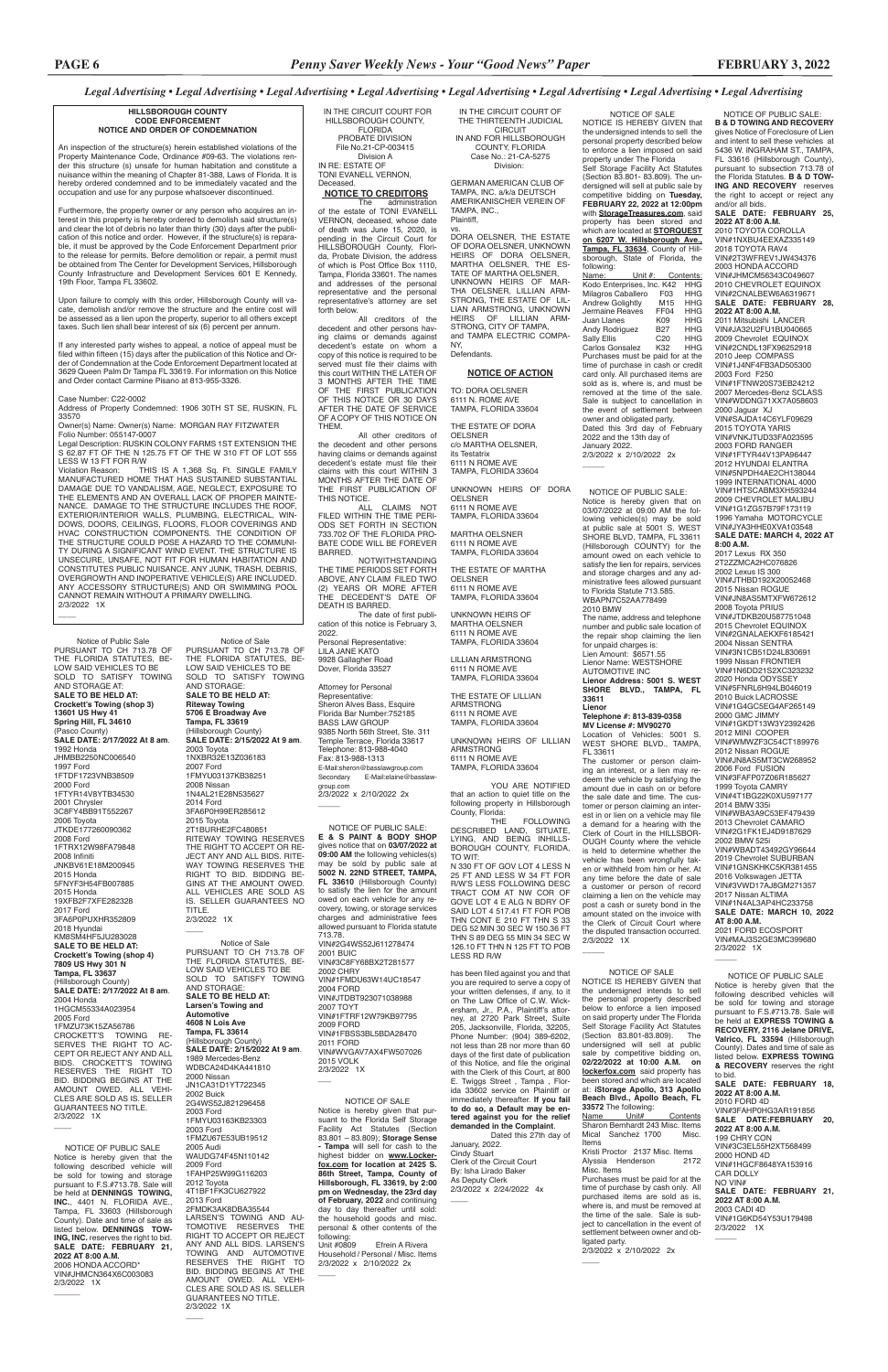| YEAR<br>MAKE<br>JEEP<br>2008<br>TOYT<br>CHEV<br>2021<br>2021<br>2/3/2022 1X                                                                                                                                                                                                                                                                                          | <b>WARD'S TOWING</b><br>7010 Hwy 19 · New Port Richey, FL 34652<br>727-849-0050 (Fax) 727-842-5242<br>9AM Auction @ 7010 Hwy 19 New Port Richey, FL 34652<br><b>PASCO COUNTY EDITION ONLY</b><br>VIN#<br>1J8FT28W18D584816<br>JTDEPMAE9MJ186589<br>3GNAXKEV8MS143591                                                                                                                                                                                                                                                | <b>AUCTION DATE</b><br>02/27/2022<br>03/01/2022<br>03/14/2022                                                                                                                                                                         |
|----------------------------------------------------------------------------------------------------------------------------------------------------------------------------------------------------------------------------------------------------------------------------------------------------------------------------------------------------------------------|---------------------------------------------------------------------------------------------------------------------------------------------------------------------------------------------------------------------------------------------------------------------------------------------------------------------------------------------------------------------------------------------------------------------------------------------------------------------------------------------------------------------|---------------------------------------------------------------------------------------------------------------------------------------------------------------------------------------------------------------------------------------|
| MAKE<br>YEAR<br>2001<br>FORD<br>2005<br>CHRY<br>2015<br><b>HYUN</b><br>JEEP<br>1998<br>MAKE<br>YEAR<br>CHRY<br>2005<br>2/3/2022 1X                                                                                                                                                                                                                                   | Pasco Towing, Inc.<br>6012 Pine Hill Rd. · Port Richey, FL 34668<br>727-849-1651 · Fax 727-849-5281<br>Must be included in Pasco County · 9 AM AUCTION<br>VIN#<br>1FTRW08L91KB09728<br>3C4FY58B05T570743<br>KMHGN4JE5FU082063<br>1J4GZ58Y2WC274278<br>7018 US Hwy 19 New Port Richey, FL 34652<br>Must be included in Pasco County · 9 AM AUCTION<br>VIN#<br>2C3AA53G95H621218                                                                                                                                      | <b>AUCTION DATE</b><br>02/20/2022<br>02/25/2022<br>02/27/2022<br>02/27/2022<br><b>AUCTION DATE</b><br>03/01/2022                                                                                                                      |
| <b>YEAR</b><br><b>MAKE</b><br>1999<br>ISU<br><b>FORD</b><br>2006<br>1971<br>Volkswagen<br>2016<br><b>FORD</b><br>YAMA<br>2006<br><b>CHEV</b><br>2011<br><b>FORD</b><br>2003<br>CHEV<br>2004<br><b>PONT</b><br>2003<br>2006<br><b>FORD</b><br>2005<br><b>DODG</b><br><b>CHRY</b><br>2015<br>1996<br><b>NISS</b><br><b>TOYT</b><br>1996<br>CADI<br>2005<br>2/3/2022 1X | A-1 Recovery<br>6124 Siesta Lane · Port Richey, FL 34668<br>727-536-5600 (fax) 727-725-2589<br>9AM Auction @ 6124 Siesta Lane Port Richey, FL 34668<br><b>MUST INCLUDE PASCO COUNTY</b><br>VIN#<br>4S2CK57D0X4367016<br>1FTRF12206NA25566<br>2312078772<br>1FTEX1C89GFB94205<br>JYARJ12E06A000078<br>2G1WD5EM4B1282103<br>1FMYU93183KB25204<br>1G1JC52FX47107766<br>1G2ZH57N184159777<br>1FMEU73E16UA57671<br>1D4GP25R65B291986<br>1C3CCCCG7FN641645<br>JN8AR05S3TW028322<br>4TAVL52N9TZ216377<br>1G6KD54Y75U226257 | <b>AUCTION DATE</b><br>02/19/2022<br>02/19/2022<br>02/19/2022<br>02/20/2022<br>02/20/2022<br>02/20/2022<br>02/22/2022<br>02/22/2022<br>02/22/2022<br>02/25/2022<br>02/25/2022<br>02/27/2022<br>02/27/2022<br>02/27/2022<br>02/27/2022 |

2000 FORD VIN#1FTYR10C6YPB44499 2001 ACURA VIN#19UYA42691A033147 **SALE DATE: FEBRUARY 26, 2022 AT 8:00 A.M.** 2007 CHEVROLET VIN#2GCEK13M971511323 **SALE DATE: FEBRUARY 28, 2022 AT 8:00 A.M.** 2013 LAND ROVER VIN#SALVV2BGXDH823001 2018 TOYOTA VIN#5YFBURHE0JP833628 2011 HYUNDAI VIN#5NPEC4AC1BH110817 **SALE DATE: MARCH 12, 2022 AT 8:00 A.M.** 2021 CHEVROLET VIN#1GC1YLE76MF271474 2020 JEEP VIN#1C4HJXEN9LW268950 2/3/2022 1X  $\overline{\phantom{a}}$ 

2001 TOYOTA VIN#5TEGN92N11Z873674 2012 KIA VIN#5XXGR4A69CG003903 2/3/2022 1X  $\overline{\phantom{a}}$ 

> 2009 CHEVROLET EQUINOX LS 2/3/2022 1X  $\overline{\phantom{a}}$

 NOTICE OF PUBLIC SALE **Extra Space Storage** will hold a public auction to sell personal property described below belonging to those individuals listed below at the location indicated: **Extra Space Storage 10110 Anderson Rd., Tampa, FL 33625 on 02/22/2022 at 11:00AM** Balinda Dishman - Two couches, household goods, TV's and beds Alicia Cruz - Household Goods **Extra Space Storage 1711 E. Hillsborough Ave., Tampa, FL 33610 on 02/22/2022 at 11:30AM** Nichole Scott - Clothing Robbin Henry - furniture, household items Joshua Laurenti - work stuff Algloria Washington - furniture, mattress, tv, boxes, stereo Tawanda Johnson - furniture, electronics, mattress, boxes Barry Kiselewski - household goods Kahlien Mcpherson - clothes, electronics, speaker Valerie Fussell – Young - furniture, toys Andrea McFarlane-Barrett - Furniture and boxes Andrea Maitland - Furniture **Extra Space Storage 7202 N. Florida Ave. Tampa, FL 33604 on 02/22/2022 at 9:30AM** Amanda Johnson - 1 basket, 3 bins Yvonne Szima - Boxes/dresser/ nightstand/kitchen table Alicia Marie Brookins - Household items Alyssa Torres - Furniture Keith Wilson - Furniture and household goods Lorrin Rucker - Furniture Living room & Bedroom Marsha Beaubrun - Furniture boxes **Extra Space Storage 17921 N. Dale Mabry Hwy. Lutz, FL 33548 on 02/23/2022 at 11:00AM** Jennifer Osas - Beds, boxes. Collin Schwank - Unknown Josue Elias - Household Goods **Extra Space Storage 7014 Gunn Hwy., Tampa, FL 33625 on 02/22/2022 at 1:30PM**  Erma Williams - Boxes, Furniture, Art, electronics and televisions. **Extra Space Storage 4105 W. Hillsborough Ave. Tampa, FL 33614 on 02/22/2022 at 12:30PM** Amberly Robin Erwin - Household items **Extra Space Storage 9343 E. Fowler Ave. Thonotosassa, FL 33592 on 02/23/2022 at 10:00AM**  Corey Johnson - House hold items from a studio apartment. Nate Salter - Appliances, furniture, household goods Different County (Pasco) **Extra Space Storage 27545 Dayflower Blvd. Wesley Chapel, FL 33544 on 02/23/2022 at 12:30PM**  Amy Skicewicz - Furniture **Extra Space Storage 21338 Lake Patience Rd. Land O Lakes, FL 34638 on 02/23/2022 at 11:30AM**  Arleen Carroll - king, queen, dining table, 5-8 chairs, boxes, misc items, coffee table Brent Nance - Household items and furniture Rawl Anthony Mcpherson - household items<br>Karyn Lassey - Personal items and household items **Extra Space Storage 11615 Trinity Blvd. New Port Richey, FL 34655 on 02/23/2022 at 11:30AM**  Thomas Nicholas Stone - Household Items **Extra Space Storage 3118 U.S.** 

Lauryn Birrell - Onboarded Rental - No Description Valerie Peterman - Onboarded Rental - No Description Catherine Cowie - Onboarded Rental - No Description Asja Marie Atherton - Onboarded Rental - No Description Peter Porter - Onboarded Rental - No Description Millicent Townsend - Onboarded Rental - No Description Catherine Cowie - Onboarded Rental - No Description Catherine Cowie - Onboarded Rental - No Description Mary Hampton - Onboarded Rental - No Description Kevin Chisman - Onboarded Rental - No Description CATHERINE ELIZABETH COWIE - Onboarded Rental - No Description LIZBETH GRAFF - Onboarded Rental - No Description Jennifer De Martino - Onboarded Rental - No Description Bonnie Townsend - Onboarded Rental - No Description The auction will be listed and advertised on **www.storagetreasures.com**. Purchases must be made with cash only and paid at the above referenced facility in order to complete the transaction. Extra Space Storage may refuse any bid and may rescind any purchase up until the winning bidder takes possession of the personal property. 2/3/2022 x 2/10/2022 2x  $\overline{\phantom{a}}$  NOTICE OF PUBLIC SALE: **RELIANCE TOWING, LLC** gives notice that on 02/21/2022 at 10:00 AM the following vehicles(s) may be sold by public sale at **13849 U.S. HIGHWAY 98 BYP, DADE CITY, FL 33525** (Pasco County) to satisfy the lien for the amount owed on each vehicle for any recovery, towing, or storage services charges and administrative fees allowed pursuant to Florida statute 713.78. 2017 NISSAN VIN#1N4AL3AP8HC243824 2007 CHRYSLER VIN#2C3KA43R47H705756 2007 HYUNDAI VIN#5NPEU46FX7H249397

@ **Action Towing Inc of Pasco dba.. Tatum's Towing & Recovery 8629 Bolton Ave., Hudson, FL 34667 Sale Date and Time: February 27, 2022 at 8:00 AM** 2001 Jeep Grand Cherokee VIN# 1J4GW48S01C696265 (T22.0118.54974) Action Towing Inc. of Pasco dba: Tatum's Towing & Recovery Reserves The Right To Bid. All Sales Final at 9:00 AM 02/03/2022 1x  $\overline{\phantom{a}}$ 

**Hwy. 19 Holiday, FL 34691 on 02/23/2022 at 10:30AM**  Todd Marquise Mitchell - personal items Jorge Orantes - Household items

Jerry Darrell Fleming - household goods and equipment

Brian Bernard Fransen - garage items Brenda Sue Lane - Boxes and Pictures Dwayne Martin Bacon - household goods and furniture Alyssa bennett - household, pac n play... baby cloths Kenneth Earl Terry Jr - household goods and furniture Nicole Ann Papasavas - house-

hold items **Different County (Hernando) Extra Space Storage 7294 Broad St. Brooksville, FL 34601 on 02/23/2022 at 1:00PM** CATHERINE ELIZABETH COWIE - Onboarded Rental - No Description Joseph Bellville - Onboarded Rental - No Description Joseph Bellville - Onboarded

Rental - No Description Catherine Cowie - Onboarded Rental - No Description Sasha Lawson - Onboarded Rental - No Description CHRISTY CHESNUT MURRAY - Onboarded Rental - No Description

*(Continued on next column)*

 NOTICE OF PUBLIC SALE Notice is hereby given that the following described vehicles will be sold for towing and storage pursuant to F.S.#713.78. Sale will be held at **SPLIT SECOND TOWING & TRANSPORT, INC.** at the following locations. Dates and time of sale as listed below. **SPLIT SECOND TOWING & TRANS-PORT, INC.** reserves the right to bid. **AT 7203 E. BROADWAY AVE., TAMPA, FL 33619** (Hillsborough County) **SALE DATE: FEBRUARY 18, 2022 AT 8:00 A.M.** 2008 Chevy HHR LT\* Vin# 3GNDA53PX8S617048 **SALE DATE: FEBRUARY 25, 2022 AT 8:00 A.M.** 2014 Toyota Camry LE Vin# 4T1BF1FK9EU304431 **SALE DATE: FEBRUARY 28, 2022 AT 8:00 A.M.** 2006 Ford Taurus Vin# 1FAFP56U26A249650 **SALE DATE: MARCH 5, 2022 AT 8:00 A.M.** 2020 Chevy Silverado Vin# 1GCUYDED3LZ124082 **AT 16210 N. NEBRASKA AVE. SUITE C, LUTZ, FL 33549** (Hillsborough County) **SALE DATE: February 22nd, 2022 AT 8:00 A.M.** 2001 Ford Mustang Vin# 1FAFP42X61F210453 2003 Ford Mustang Vin# 1FAFP42X13F417139 **SALE DATE: March 1st, 2022 AT 8:00 A.M.** 2011 Kia Forte Vin# KNAFW6A32B5409723 2009 Honda Civic Vin# 19XFA16569E027353 **SALE DATE: March 7th, 2022 AT 8:00 A.M.** 2006 VW Jetta Vin# 3VWRG71K26M718146 **SALE DATE: March 9th, 2022 AT 8:00 A.M.** 2020 Kia Rio Vin# 3KPA24AD1LE312976 2/3/2022 1X  $\overline{\phantom{a}}$ 

 NOTICE OF PUBLIC SALE **STARKS TOWING, LLC** gives Notice of Foreclosure of Lien and intent to sell these vehicles at **7316 S. HOADLEY ST., TAMPA, FL 33616** (Hillsborough County), pursuant to subsection 713.78 of the Florida Statutes. **STARKS TOWING, LLC** reserves the right to accept or reject any and/or all bids. **SALE DATE: FEBRUARY 25, 2022 AT 8:00 A.M.** 2007 FORD VIN#1FAFP31N77W348716

 NOTICE OF PUBLIC SALE: **FREDDIE'S BODY SHOP & WRECKER SERVICE** gives Notice of Foreclosure of Lien and intent to sell these vehicles at **8815 N. MULBERRY STREET, TAMPA FL 33604** (Hillsborough County), pursuant to subsection 713.78 of the Florida Statutes. **FREDDIE'S BODY SHOP & WRECKER SER-VICE** reserves the right to accept or reject any and/or all bids. **SALE DATE: FEBRUARY 28, 2022 AT 8:00 A.M.** 2011 TOYOTA COROLLA VIN#JTDBU4EE4BJ106389 2004 HONDA ACCORD VIN#1HGCM827X4A021854 2012 HONDA CR-V VIN#JHLRM3H79CC003340 2/3/2022 1X  $\overline{\phantom{a}}$ 

 NOTICE OF PUBLIC SALE: **BEBA & NELSON TOW LIFE** gives Notice of Foreclosure of Lien and intent to sell these vehicles at **1706 S. 50th St. , Tampa, FL 33619** (Hillsborough County) pursuant to subsection 713.78 of the Florida Statutes. Beba & Nelson Tow Life reserves the right to accept or reject any and/or all bids. **SALE DATE: FEBRUARY 23, 2022 AT 8:00 A.M.** VIN#1GNFK16Z34J148683 2004 CHEVROLET K1500 SUBURBAN **SALE DATE: FEBRUARY 27, 2022 AT 8:00 A.M.** 1FDKE30G9RHB95972 1994 FORD E350 2CNDL13F196205762

**SALE DATE: MARCH 1, 2022 8:00 A.M.**

 NOTICE OF PUBLIC SALE: **BEBA & NELSON TOW LIFE** gives Notice of Foreclosure of Lien and intent to sell these vehicles at **19007 US-41, Lutz, FL 33549** (Hillsborough County) pursuant to subsection 713.78 of the Florida Statutes. Beba & Nelson Tow Life reserves the right to accept or reject any and/or all bids. **SALE DATE: 02/20/2022 AT 08:00 AM** 2HGFB2F50EH509786 2014 HONDA CIVIC LX **SALE DATE: 02/22/2022 AT 08:00 AM**

VIN#1G1JG6SB7F4133138 2015 CHEVROLET SONIC RS VIN#5NPEC4AC5DH706791 2013 Hyundai Sonata Se/Limited VIN#1FDKE30G8PHB96544 1993 FORD E350 **SALE DATE: 02/26/2022 AT** 

**08:00 AM**

VIN#JA4AP3AU0HZ046156 2017 MITSUBISHI OUTLANDER SPORT ES/SE 2/3/2022 1X

 $\overline{\phantom{a}}$ 

NOTICE OF PUBLIC SALE Notice is hereby given that the following described vehicles will be sold Per Florida Statutes 713.78 @ **Action Towing, Inc. of Tampa 11207 Sheldon Rd., Tampa, FL 33626-4708 (Hillsborough County) (813) 920-2525 Sale Date and Time: February 27, 2022 at 8:00 AM** 2013 Buick Verano VIN# 1G4PS5SKXD4160790 (B22.0118.54973) 2008 Pontiac Vibe VIN# 5Y2SL65868Z406406 (B22.0119.55150) 2012 Mercedez-Benz E350 VIN# WDDKJ5KB8CF137454 (B22.0119.55173) 1999 Honda Odyssey EX VIN# 2HKRL1865XH526943 (S22.0119.55272) 2019 Ford Mustang VIN# 1FA6P8TH5K5129532 (B22.0120.55328) 2018 GMC Terrain SLT VIN# 3GKALPEXXJL210656 (B22.0120.55399) 2009 Ford E250 Econoline VIN# 1FTNE24WX9DA14737 (B22.0120.55398) 2018 Toyota RAV4 VIN# JTMWFREV7JJ202363 (S22.0120.55440) 2009 Pontiac G6 GT VIN# 1G2ZH17N094158940 (B22.0121.55601) 2011 Nissan Maxima SV VIN# 1N4AA5AP0BC852494 (B22.0121.55602) **Sale Date and Time: February 28, 2022 at 8:00 AM** 1995 Nissan Maxima SE VIN# JN1CA21D5ST644380 (S22.0123.55727) 2019 Nissan Kicks SV VIN# 3N1CP5CU3KL491113 (B22.0123.55762) 1998 Chevrolet Blazer LT VIN# 1GNCS13W8W2132165 (B22.0123.55812) **Sale Date and Time: March 1, 2022 at 8:00 AM** 2005 Ford Mustang VIN# 1ZVFT80N355107675 (S22.0124.55946) 2007 Saturn Ion 2 VIN# 1G8AJ58F17Z199356 (B22.0124.55956) **Sale Date and Time: March 2, 2022 at 8:00 AM** 2005 Honda Accord EX VIN# 1HGCM82635A005911 (B22.0124.55956) 2003 Honda Accord LX VIN# JHMCM56353C020679 (B22.0126.56165) **Sale Date and Time: March 3, 2022 at 8:00 AM** 2003 Pontiac Aztek VIN# 3G7DA03E43S536032 (B22.0126.56288) Action Towing Inc. of Tampa Reserves The Right To Bid. All Sales Final at 9:00 AM 02/03/2022 1x  $\overline{\phantom{a}}$ NOTICE OF PUBLIC SALE Notice is hereby given that the following described vehicles will be sold Per Florida Statutes 713.78

 NOTICE OF SALE NOTICE IS HEREBY GIVEN that signed intends to s personal property described below to enforce a lien imposed on said property under The Florida Self Storage Facility Act Statutes (Section 83.801-83.809). The undersigned will sell at public sale by competitive bidding on **February 22, 2022 at 10:00 am EST on Lockerfox.com**, where said property is stored at: **iStorage-Bran-don, 203 Providence Road, Brandon, FL 33511**, Hillsborough County the following: Sabrina Cacador I05/06 Boxes, Bags, Totes Megyn Schmid A179 Furniture, Appliances, Boxes Keri Gingrich Furniture, Totes and Boxes Tyler Marshall B56 Furniture Purchases must be paid for at the time of purchase by cash only. All purchased items are sold as is, .<br>where is, and must be removed at the time of the sale. Sale is subject to cancellation in the event of .<br>settlement between owner and obligated party. Dated this 3rd day of February and 10th day of February 2022. 2/3/2022 x 2/10/2022 2x

 NOTICE OF PUBLIC SALE: **813 TOWING SERVICE LLC**  gives notice that the following vehicles(s) may be sold by pub-lic sale at **1112 E. 127TH AVE., TAMPA, FL 33612** (Hillsborough County) to satisfy the lien for the amount owed on each vehicle for any recovery, towing, or storage services charges and administrative fees allowed pursuant to Florida statute 713.78. **SALE DATE: FEBRUARY 25, 2022 AT 8:00 A.M.** VIN#1HFSC1420GA204776 1986 HOND VIN#1HFSC1427EA018911 1984 HOND VIN#3N1AB61E99L659371 2009 NISS VIN#WVWHL73C59E538590 2009 VOLK **SALE DATE: FEBRUARY 27, 2022 AT 8:00 A.M.** VIN#1FADP3F27EL458072 2014 FORD VIN#1FMYU931X5DA11356 2005 FORD **SALE DATE: MARCH 1, 2022 AT 8:00 A.M.** VIN#4T1BE30K85U639929 2005 TOYT **SALE DATE: MARCH 4, 2022 AT 8:00 A.M.** VIN#4M2CU81729KJ05405 2009 MERC VIN#JTDKDTB31F1095984 2015 TOYT 2/3/2022 1X

 $\overline{\phantom{a}}$ 

 NOTICE OF PUBLIC SALE: **TARGET R/T** gives Notice of Fore-closure of Lien and intent to sell these vehicles at **3745 N. FLOR-IDA AVE., TAMPA, FL 33603**  (Hillsborough County), pursuant to subsection 713.78 of the Florida Statutes. **TARGET R/T** reserves the right to accept or reject any and/or all bids. **SALE DATE: FEBRUARY 28, 2022 AT 8:00 A.M.** 2005 TOYOTA CAMRY VIN#4T1BE32K65U026110 2004 TOYOTA CAMRY VIN#4T1BE32K34U814888 2006 HYUNDAI SONATA VIN#KMHET46C36A076915 2009 NISSAN ALTIMA VIN#1N4BL21E79C170945 2012 AUDI A5 VIN#WAULFAFH0CN001443 **SALE DATE: MARCH 1, 2022 AT 8:00 A.M.** 2019 FORD F150 VIN#1FTEW1CP9KKC27889 **SALE DATE:MARCH 14, 2022 AT 8:00 A.M.** 2020 TAOI MOTORCYCLE VIN#L9NXCJLA4L1010319 2/3/2022 1X

NOTICE OF PUBLIC SALE Notice is hereby given that the following described vehicles will be sold for towing and storage pursuant to F.S.#713.78. Sale will be held at **SUNSTATE WRECK-ER SERVICE**. Dates, location and time of sale as listed below. **Sunstate Wrecker Service** reserves the right to bid. **AT 3800 N. FLORIDA AVE., TAMPA, FL 33603 (Hillsborough County): SALE DATE: FEBRUARY 25, 2022 AT 8:00 A.M.** 2014 FORD F150 VIN#1FTFW1ET1EFB56778 2008 MERCURY MILAN VIN#3MEHM08ZX8R633156 **SALE DATE: FEBRUARY 28, 2022 AT 8:00 A.M.** 2015 DODGE JOURNEY VIN#3C4PDDEG5FT689142 2019 NISSAN FRONTIER VIN#1N6BD0CT3KN747159 2007 CHEVROLET AVALANCHE VIN#3GNEC12087G302195 2007 Chevrolet Uplander VIN#1GBDV13187D103560 2006 CHRYSLER 300 VIN#2C3KA53G76H228906

2014 CHEVROLET CRUZE VIN#1G1PA5SH8E7336546 2016 HYUNDAI ELANTRA VIN#5NPDH4AE4GH797622 2006 TOYOTA CAMRY VIN#4T1BE32K56U150595 2013 HONDA CR-V VIN#2HKRM4H58DH669516 2/3/2022 1X

 $\overline{\phantom{a}}$ 

 $\overline{\phantom{a}}$ 

 NOTICE OF PUBLIC SALE: **SUNSHINE STATE GARAGE, LLC** gives Notice of Foreclosure of Lien and intent to sell these vehicles at 407 N. 22ND ST., TAMPA, FL 33605 (Hillsborough County), pursuant to subsection 713.78 of the Florida Statutes. **SUNSHINE STATE GARAGE, LLC** reserves the right to accept

 $\overline{\phantom{a}}$ 

## or reject any and/or all bids. **SALE DATE:FEBRUARY 28, 2022 AT 8:00 A.M.**

2016 KIA SPORTAGE VIN#KNDPCCA63G7860423 2010 CHEVROLET MALIBU VIN#1G1ZC5E09AF117748 2013 CHEVROLET CRUZE VIN#1G1PC5SB8D7174163 2016 NISSAN ALTIMA VIN#1N4AL3AP3GN342893 2010 TOYOTA COROLLA VIN#1NXBU4EE0AZ247680 2016 KIA FORTE VIN#KNAFZ4A85G5554754 2014 FORD F150 VIN#1FTMF1CM5EKG21556 **SALE DATE: MARCH 7, 2022 AT 8:00 A.M.**

2019 CHEVROLET EQUINOX VIN#3GNAXHEV8KL358785 **SALE DATE: MARCH 10, 2022 AT 8:00 A.M.** 2020 MERCEDES C CLASS

VIN#W1KWF8DB7LR571820 **SALE DATE: MARCH 14, 2022 AT 8:00 A.M.** 2020 ACURA MDX VIN#5J8YD3H53LL006288 2/3/2022 1X

 $\overline{\phantom{a}}$ 

 $\overline{\phantom{a}}$ 

 NOTICE OF PUBLIC SALE Notice is hereby given that on FEBRUARY 18, 2022 at 8:00AM the following vehicles will be sold for towing and storage charges: 2000 TOYOTA COROLLA VIN#1NXBR12E4YZ406845 1995 CADILLAC DEVILLE VIN#1G6KD52B8SU232031 2003 CHRYSLER PT Cruiser VIN#3C4FY58B53T505853 2004 MITSUBISHI GALANT VIN#4A3AB46S24E087923 2000 TOYOTA AVALON VIN#4T1BF28B4YU005033 Sale to be held at AUTOMOTIVE TOWING 4816 N. CORTEZ AVE., TAMPA, FL 33614 (Hillsborough County). AUTOMOTIVE TOWING reserves the right to bid. 2/3/2022 1X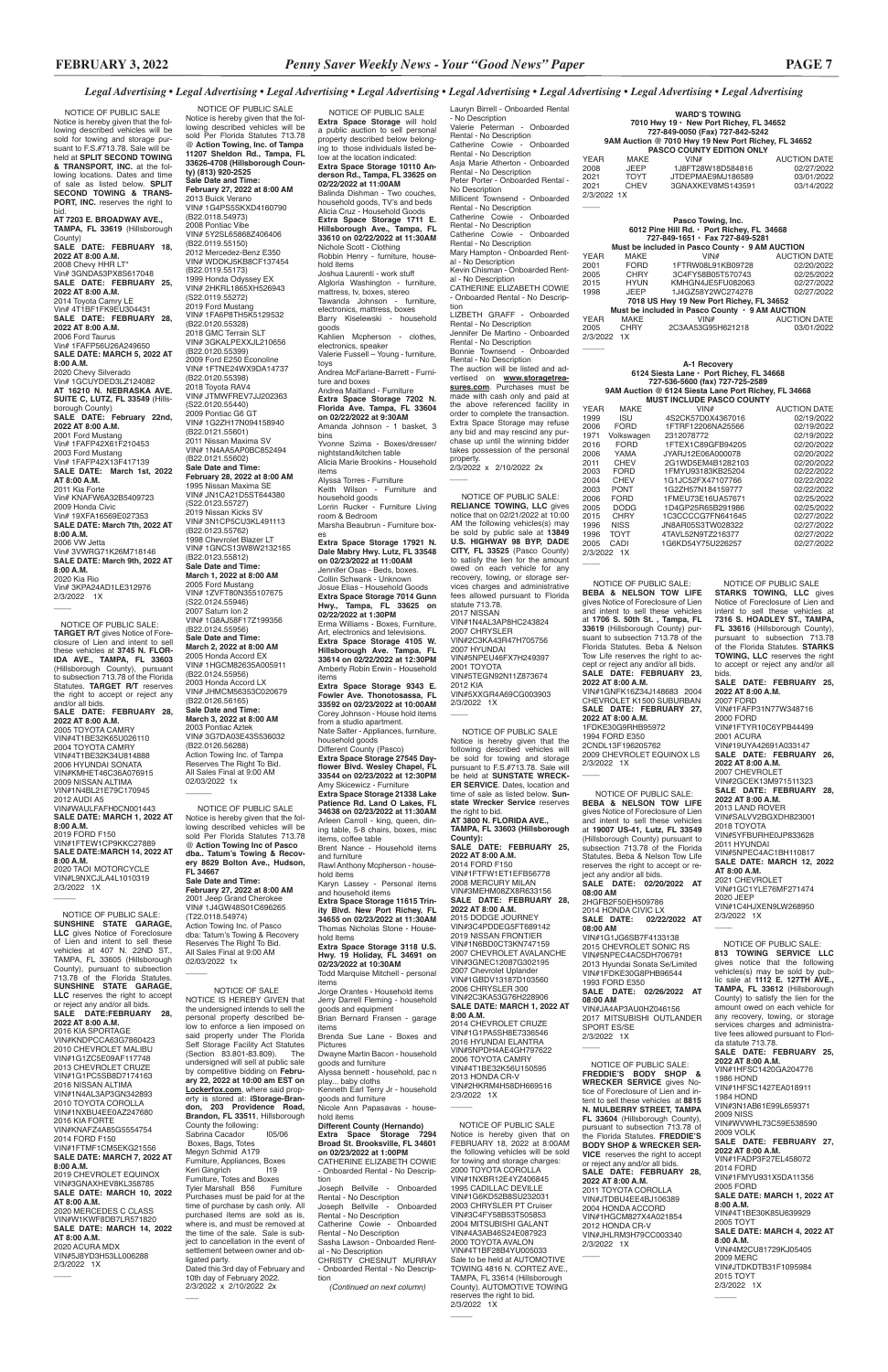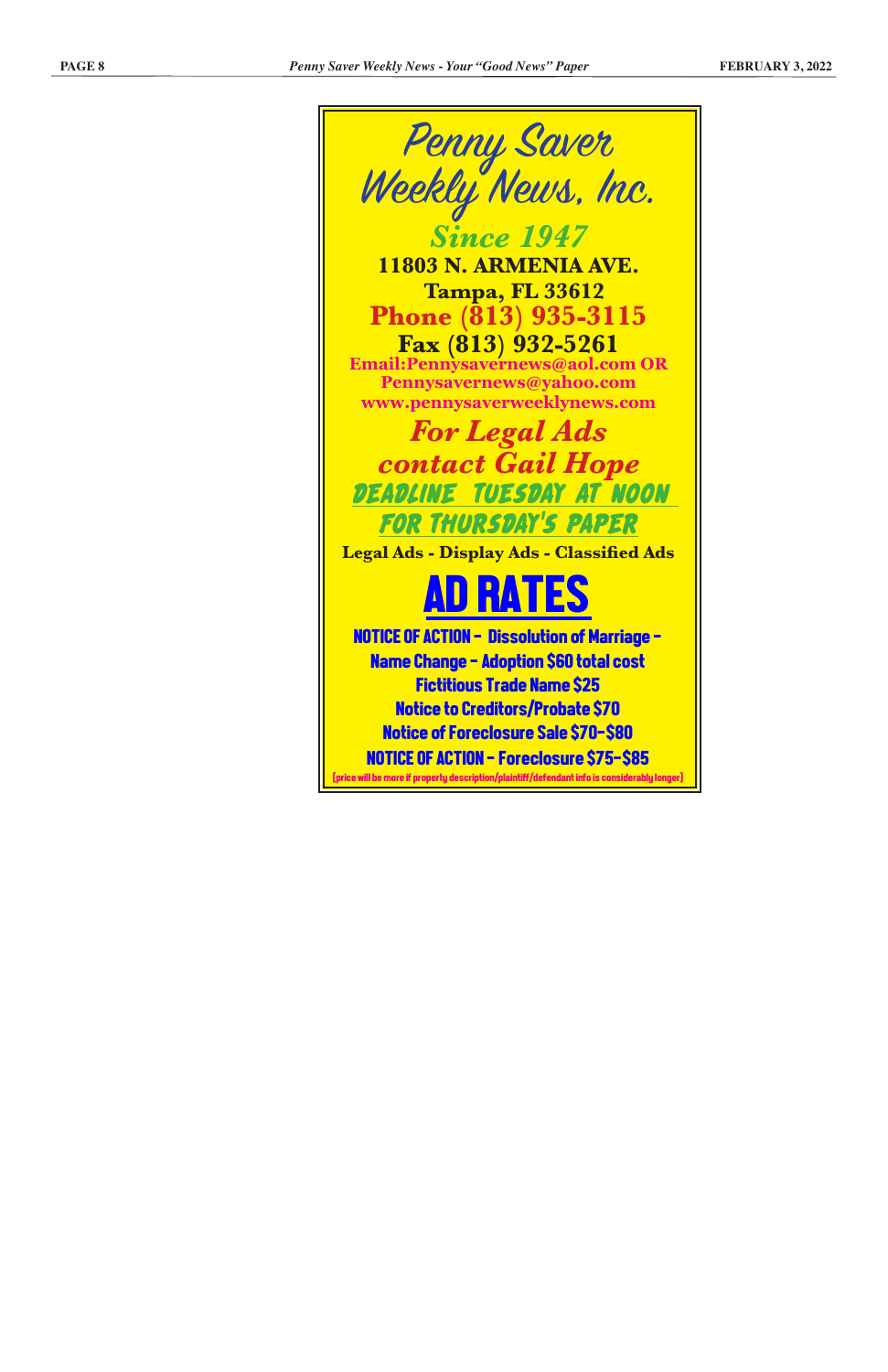Notice of Sale

PURSUANT TO CH 713.78 OF THE FLORIDA STATUTES, BE-LOW SAID VEHICLES TO BE SOLD TO SATISFY TOWING AND STORAGE: **SALE TO BE HELD AT: Professional Towing 3304 E 7th Ave Tampa, FL 33605** (Hillsborough County) **SALE DATE: 2/15/2022 At 9 am**. 1996 Buick 2G4WB52K9T1480186 2001 Buick 1G4HP54K81U296415 2004 Dodge 1D7HA18N74J285176 2007 CHER 4X4FCKD297P103888 2009 Hyundai KMHCN46C19U331923 2017 Nissan 3N1AB7APXHY301205 PROFESSIONAL TOWING RE-SERVES THE RIGHT TO AC-CEPT OR REJECT ANY AND ALL BIDS. PROFESSIONAL TOW-ING RESERVES THE RIGHT TO BID. BIDDING BEGINS AT THE AMOUNT OWED. ALL VEHI-CLES ARE SOLD AS IS. SELLER GUARANTEES NO TITLE. 2/3/2022 1X

 $\overline{\phantom{a}}$ 

 NOTICE OF PUBLIC SALE: **ASCENSION AUTO SERVICE** gives notice that the following vehicles(s) may be sold by pub-lic sale at **4108 W. CAYUGA ST., TAMPA, FL 33614** (Hillsborough County) to satisfy the lien for the amount owed on each vehicle for any recovery, towing, or storage services charges and administrative fees allowed pursuant to Florida statute 713.78. **SALE DATE: FEBRUARY 21, 2022 AT 10:00 A.M.** 4JGBB86E36A052841 2006 MERZ JNKCV51E25M200611 2005 INFI WBABS33441JY53609 2001 BMW WBAEH73405B193443 2005 BMW WBAVA37577NL16642 2007 BMW WP1AA29P08LA27074 2008 PORS WVWML7AN9AE520634 2010 VOLK **SALE DATE:FEBRUARY 26, 2022 AT 10:00 A.M.** VIN#164399J281109 1969 CHEVY VIN#5YFBURHE2EP001584 2014 TOYO 2/3/2022 1X  $\overline{\phantom{a}}$ 

### *Legal Advertising • Legal Advertising • Legal Advertising • Legal Advertising • Legal Advertising • Legal Advertising • Legal Advertising • Legal Advertising*

 $\overline{\phantom{a}}$ 

2/3/2022 1X  $\overline{\phantom{a}}$ 

 $\overline{\phantom{a}}$ 

 $\overline{\phantom{a}}$ 

 NOTICE OF PUBLIC SALE **SAFELY TOWING LLC** gives Notice of Foreclosure of Lien and intent to sell these vehicles at 3617 E. MOHAWK AVE., TAMPA, FL 33610-4549 (Hillsborough County), pursuant to subsection 713.78 of the Florida Statutes. SAFELY TOWING LLC reserves the right to accept or reject any and/or all bids.

 NOTICE OF PUBLIC SALE Notice is hereby given that on 2/18/2022 at 10:30 am, the following mobile home will be sold at public auction pursuant to F.S. 715.109 1976 TWINM HS T2392421A & T2392421B. Last Tenants: ANTHONY LAROSA, MARY J RARICK, AND ROBERT M. RARICK and all unknown parties beneficiaries heirs. Sale to be at MHC HACIENDA VILLAGE LLC, 7107 GIBRALTAR AVENUE, NEW PORT RICHEY, FL 34653 (Pasco County). 813-282-5925. 2/3/2022 x 2/10/2022 2x  $\overline{\phantom{a}}$ 

> **SALE DATE: FEBRUARY 27, 2022 AT 8:00 A.M.** VIN#2B3KA53H96H268717 2006 DODG VIN#5N1BV28UX5N137367 2005 NISS

 NOTICE OF PUBLIC SALE **ROCKY'S AUTO SALES & SER-VICES, INC.** gives Notice of Foreclosure of Lien and intent to sell these Vehicles at **11888 S. HWY. 41, LOT 107, GIBSONTON, FL 33534** (Hillsborough County), pursubsectio Florida Statutes. ROCKY'S AUTO SALES & SERVICES, INC. Reserves the right to accept or reject any and/or all bids. **SALE DATE: MARCH 2, 2022 AT 10:00 A.M.** 2004 Saturn Vue Red Vin# 5GZCZ23D040S844531 **SALE DATE: MARCH 5, 2022 AT 10:00 A.M.**

Paul Alexandre PRESTON CULPEPPER Klayton Almeida Christopher Bernard Turner Theresa Smith Jenny Frias 1/27/2022 x 2/3/2022 2x  $\overline{\phantom{a}}$ 

> 1991 Dutchman 5th Wheel Trailer Beige Vin#47CF20P28M1006848 2/3/2022 1X

Nicole L. Ramirez Jackie Dubatowka Dean W. Moore Brandy Cooper Jennifer M. St. Pierre Julia D. Grimmett Brenda E. Perez Jessica J. Nibbs Joshua J. Mattos 1/27/2022 x 2/3/2022 2x  $\overline{\phantom{a}}$ 

 $\overline{\phantom{a}}$ 

 NOTICE OF PUBLIC SALE Notice is hereby given that on 02/21/2022 11:00 AM, the following Personal Property will be sold at public auction pursuant to F.S.715.109: 1973 STRA VIN# 14734 Last Known Tenants: Blake Anderson, Karen Sue Anderson & Lisa Ann Csiki Sale to be held at: Bedrock River Haven II, LLC 1177 Primrose Peak Drive Ruskin, FL 33570 (Hill-

Last Known Tenants: VERNA MAE TYLER

> sborough County) (813) 906-5310 2/3/2022 x 2/10/2022 2x

 NOTICE OF PUBLIC SALE Notice is hereby given that on 02/21/2022 11:00 AM, the following Personal Property will be sold at public auction pursuant to F.S.715.109: 1980 CHAM VIN# 0400516351 Last Known Tenants: Annie Gardner

Sale to be held at: Bedrock Little Manatee, LLC 1177 Primrose Peak Drive, Ruskin, FL 33570 (Hillsborough County) (813) 906- 5310 2/3/2022 x 2/10/2022 2x

 $\overline{\phantom{a}}$ 

 $\overline{\phantom{a}}$ 

 NOTICE OF PUBLIC SALE Notice is hereby given that on 2/18/2022 at 10:30 am, the following mobile home will be sold at public auction pursuant to F.S. 715.109 1987 STON HS FLFL-SRBH307906964. Last Tenants: JAMES FRYE A/K/A JAMES ALLEN FRYE AND THOMAS CHIEFFALO and all unknown parties beneficiaries heirs . Sale to be at CASA VERDE MHC LLC, 102 MAGNOLIA LANE, TAMPA, FL 33610 (Hillsborough County). 813-241-8269. 2/3/2022 x 2/10/2022 2x

 $\overline{\phantom{a}}$ NOTICE OF FORECLOSURE

2/3/2022 1X  $\overline{\phantom{a}}$ 

 NOTICE OF PUBLIC SALE: Self-storage Cube contents of the following customers containing household and other goods will be sold for cash by **CubeSmart #0702, 4309 Ehrlich Rd., Tampa FL 33624** to satisfy a lien on **Feb-ruary 15th, 2022 at approx. 2:00 PM at www.storagetreasures. com**

NOTICE OF PUBLIC SALE: Self-storage unit contents of the following customers containing household and other goods will be sold for cash by **CubeSmart (6993), 38011 Pretty Pond Rd., Zephyrhills, FL 33541** to satisfy a lien on **February 17th, 2022 at approx. 4:00PM on-line at www. storagetreasures.com**. Customers: Frankie Seavey Spenser Burton Marianela Polanco Aisha Jimenez John J Cronin 1/27/2022 x 2/3/2022 2x

NOTICE OF PUBLIC SALE: Self-storage Cube contents of the following customers containing household and other goods will be sold for cash by **CubeSmart #5718, 9406 Fulton Ave., Hudson, FL 34667** to satisfy a lien on **02/17/2022 at approx. 11:00AM at [www.storagetreasures.com**].

 as Sheriff of Hillsborough County JILL R. HAMEL, ESQ., Attorney for Hillsborough County Sheriff's Office 2008 East 8th Avenue Post Office Box 3371 Tampa, Florida 33601 (813) 247-0975 Florida Bar No. 583464 jhamel@teamHCSO.com 2/3/2022 x 2/10/2022 2x  $\overline{\phantom{a}}$ 

#### Connie Cox

 NOTICE OF PUBLIC SALE Notice is hereby given that on 02/21/2022 11:00 AM, the following Personal Property will be sold at public auction pursuant to F.S.715.109:

 $\overline{\phantom{a}}$ 

 $\overline{\phantom{a}}$ 

The administra-<br>tion of the estate of GEORGE<br>H. WEATHERLY, III, deceased, whose date of death was Novem-ber 26, 2021, is pending in the Circuit Court for HILLSBOROUGH County, Florida, Probate Division, the address of which is Post Office Box 3360, Tampa, Florida 33601. The names and addresses of the personal representative and the personal representative's attorney are set forth below.

 All creditors of the de-cedent and other persons having claims or demands against decedent's estate on whom a copy of this notice is required to be<br>served must file their claims with served must file their claims with<br>this court WITHIN THE LATER OF<br>3 MONTHS AFTER THE TIME<br>OF THIS NOTICE OR 30 DAYS AFTER THE DATE OF SERVICE OF A COPY OF THIS NOTICE ON **THEM** 

> 1958 CASAM VIN# 294829 Last Known Tenants: APRIL ANN AZAR 1959 GRAT VIN# 436X1872

All other creditors of the decedent and other persons<br>having claims or demands against having claims or demands against<br>decedent's estate must file their<br>claims with this court WITHIN 3<br>MONTHS AFTER THE DATE OF<br>THE FIRST PUBLICATION OF

> Sale to be held at: Bedrock Winters LLC, 38022 Winter Dr Zephyrhills, FL 33542 (Pasco County) (813) 782-1615 2/3/2022 x 2/10/2022

 NOTICE OF PUBLIC SALE Notice is hereby given that on 2/18/2022 at 10:30 am, the following mobile home will be sold at public auction pursuant to F.S. 715.109 1996 SPAR TV 110BA02R1TA035125. Last Tenants: PETER MACK DOUGLASS and all unknown parties beneficiaries heirs. Sale to be at NHC-FL111, LLC DBA WATERS EDGE RV RESORT, 39146 OTIS ALLEN ROAD, ZEPHRYHILLS, FL 33540 (Pasco County). 813-241-8269. 2/3/2022 x 2/10/2022 2x

Attorney for Personal<br>Representative: Representative: DALE BREWSTER, ESQUIRE ATTORNEY Florida Bar Number: 0082211 948B Cypress Village Boulevard Sun City Center, Florida 33573 Telephone: (813) 633-8772 Fax:(813) 642-0300 E-Mail: dbrewster7@verizon.net Secondary E-Mail: dalebrewsterlaw@gmail.com 2/3/2022 x 2/10/2022 2x

 $\overline{\phantom{a}}$ 

 $\overline{\phantom{a}}$ 

IN THE CIRCUIT COURT FOR HILLSBOROUGH COUNTY, FLORIDA PROBATE DIVISION File No.22-CP-000233 Division A IN RE: ESTATE OF HOWARD L. VOLGENAU, JR., **Deceased** 

# NOTICE OF PUBLIC SALE Notice is hereby given that the following described vehicles will be sold for towing and storage pur-suant to F.S.#713.78. Sale will be held at **AUTOPRO'S TOWING & RECOVERY, LLC, 5011 N. Coo-lidge Ave., Tampa, FL. 33614** (Hillsborough County). Dates and time of sale as listed below. **AU-TOPRO'S TOWING & RECO-VERY, LLC** reserves the right to

The administration of<br>-the estate of HOWARD L. VOL<br>GENAU, JR., deceased, whose date of death was September 10, 2021, is pending in the Cir-cuit Court for HILLSBOROUGH County, Florida, Probate Division, the address of which is Post Office Box 3360, Tampa, Florida 33601. The names and addresses of the personal representative and the personal representative's attorney are set forth below.

> bid. **SALE DATE FEB 21ST 2022 8AM**

of this notice February 3, 2022. Personal Representative: DOROTHY VOLGENAU 408 Blackhawk Circle Sun City Center, Florida 33573

2019 TAOI VIN-L9NTCGPS3K1010072 2008 SATURN VIN-3GSCL33P88S576877 2004 MAZDA VIN-JM1BK343941174402 1999 BUICK VIN-2G4WS52M8X1534374 2003 DODGE VIN-1D4GP24363B261865 2007 HYUNDAI VIN-KM8JM12BX7U607647 **SALE DATE FEB 22ND 2022 8AM** 1998 TOYOTA VIN-4T1BF18B5WU249491 **SALE DATE FEB 23RD 2022 8AM** 1998 ISUZU VIN-4S2CK58W8W4310464 **SALE DATE FEB 24TH 2022 8AM** 2009 CHEVY VIN-1G1AT58H697176342 **SALE DATE FEB 25TH 2022 8AM** 2013 CHEVY VIN-1G1PC5SB5D7203764 2/3/2022 1X

 All creditors of the decedent and other persons having claims or demands against decedent's estate on whom a copy<br>of this notice is required to be of this notice is required

OF LIEN AND INTENT TO SELL VEHICLE Each of you is hereby notified that a lien is claimed on the following vehicles for towing and storage charges, the following vehicles will be sold at public sale pursuant to Florida Statute #713.78, free and clear of all liens and encumbrances. The time for the following sales<br>is 8:00 A.M. is 8:00 A.M. **AT HOOD'S TOWING, 10829 E. U.S. HWY. 92, TAMPA, FL 33610** (Hillsborough County). **SALE DATE: FEBRUARY 21, 2022** 2008 HOND VIN#1HGFA16558L023527 **SALE DATE: FEBRUARY 26, 2022** 2014 HOND VIN#19XFB2F54EE034119 **SALE DATE: FEBRUARY 27, 2022** 2006 CHEV VIN#2GCEK13T561219867 **SALE DATE: MARCH 1, 2022** 2006 CHEV VIN#3GNDA23P36S593008

served must file their claims with this court WITHIN THE LATER OF 3 MONTHS AFTER THE TIME OF THE FIRST PUBLICATION OF THIS NOTICE OR 30 DAYS AFTER THE DATE OF SERVICE OF A COPY OF THIS NOTICE ON THEM.

ALL CLAIMS NOT<br>-FILED WITHIN THE TIME PERI ODS SET FORTH IN SECTION 733.702 OF THE FLORIDA PRO-BATE CODE WILL BE FOREVER BARRED.

 The date of first publication of this notice February 3, 2022. Personal Representative: MARY HANCOCK 11524 Monette Road Riverview, Florida 33569

### **NOTICE UNDER FICTITIOUS NAME LAW PURSUANT TO SECTION 865.09, FLORIDA STATUTES**

Notice is hereby given that the undersigned, desiring to engage in business under the fictitious name of

**ABcentrix** located at 8635 W. Hillsborough Ave. #328, Tam-

pa, FL 33615 intends to register the said name with the Division of Corporations of the Florida Department of State, Tallahassee, Florida. Andrew Thomas

 Owner 2/3/2022 1X

\_\_\_\_

 $\overline{\phantom{a}}$ 

All other creditors of the decedent and other persons having claims or demands against decedent's estate must file their claims with this court WITHIN 3 MONTHS AFTER THE DATE OF THE FIRST PUBLICATION OF THIS NOTICE.

UE.<br>ALL CLAIMS NOT FILED WITHIN THE TIME PERI-<br>ODS SET FORTH IN FLORIDA ODS SET FORTH IN FLORIDA

 NOTICE OF PUBLIC SALE Notice is hereby given that the following described vehicles will be sold for towing and storage pursuant to F.S.#713.78. Sale will be held at **STAR AUTO COLLISION CENTER, 6705 N. 24th St., Tampa, FL 33610** (Hillsborough County) Dates time of sale as listed below. STAR AUTO COLLISION CENTER reserves the right to bid. **SALE DATE: FEBRUARY 21, 2022 AT 10:00 A.M.** 2009 MERZ VIN#WDDGF54X19R069862 **SALE DATE: FEBRUARY 25, 2022 AT 10:00 A.M.** 1997 TOYOTA VIN#4T1BG22K2VU771425 2/3/2022 1X

 NOTICE OF PUBLIC SALE Notice is hereby given that on FEBRUARY 21, 2022 AT 8:00 A.M. the following vehicles will be sold for towing and storage charges pursuant to F.S. #713.78: 2016 CHEVY TRAVERSE VIN:1GNKRHKD2GJ266371<br>1995 OLDSMOBILE CIERA 1995 OLDSMOBILE CIERA VIN: 1G3AJ55MXS6316600 Sale to be held at TAMPA TRANS-PORT, INC. d/b/a SUPREME TOWING, 3143 N. Florida Ave., Tampa, FL 33603 (Hillsborough County). SUPREME TOWING reserves the right to bid. 2/3/2022 1X

IN THE CIRCUIT COURT OF THE THIRTEENTH JUDICIAL CIRCUIT OF THE STATE OF FLORIDA, IN AND FOR HILLSBOROUGH COUNTY GENERAL CIVIL LAW DIVISION Case No.: 21-CA-10219

 Division:F IN RE: THE FORFEITURE OF SIXTEEN THOUSAND SEVEN HUNDRED THIRTY-SEVEN DOLLARS AND 33/100 (\$16,737.33) U.S. CURRENCY SEIZED BY HILLSBOROUGH COUNTY SHERIFF'S OFFICE **CLAIMANT: JAMES E. BURLEY**

### **NOTICE OF FORFEITURE PROCEEDINGS TO: JAMES E. BURLEY**

 **1904 E. 20th Avenue Tampa, Florida 33612**

and all persons who claim an interest in: SIXTEEN THOUSAND SEVEN HUNDRED THIRTY-SEV-EN DOLLARS AND 33/100 (\$16,737.33) U.S. CURRENCY; seized on or about November 21, 2021, in Hillsborough County, Florida.

*YOU WILL PLEASE TAKE NOTICE* said property is in the custody of the Hillsborough County Sheriff's Office. Any Claimant desiring to contest the forfeiture of the above-described property shall serve upon the below-signed attorney any responsive pleadings and affirmative defenses within twenty (20) days after receipt of the Complaint for Forfeiture and Order Finding Probable Cause, pursuant to §932.704 (5) (c),Fla. Stat.

PLEASE GOVERN YOURSELVES ACCORDINGLY this 26th day of January, 2022. CHAD CHRONISTER,

IN THE CIRCUIT COURT FOR HILLSBOROUGH COUNTY, FLORIDA PROBATE DIVISION File No.22-CP-000230 Division A IN RE: ESTATE OF GEORGE H. WEATHERLY, III,

# Deceased. **NOTICE TO CREDITORS**

THIS NOTICE. ALL CLAIMS NOT FILED WITHIN THE TIME PERI-ODS SET FORTH IN SECTION 733.702 OF THE FLORIDA PRO-BATE CODE WILL BE FOREVER BARRED.

NOTWITHSTANDING THE TIME PERIODS SET FORTH ABOVE, ANY CLAIM FILED TWO (2) YEARS OR MORE AFTER THE DECEDENT'S DATE OF

DEATH IS BARRED. The date of first publication of this notice February 3, 2022. Personal Representative: PATRICIA B. WEATHERLY 15721 Aurora Lake Circle Wimauma, Florida 33598

### **NOTICE TO CREDITORS**

 All creditors of the de-cedent and other persons having claims or demands against decedent's estate on whom a copy of this notice is required to be served must file their claims with this court WITHIN THE LATER OF<br>3 MONTHS AFTER THE TIME<br>OF THE FIRST PUBLICATION<br>OF THIS NOTICE OR 30 DAYS AFTER THE DATE OF SERVICE OF A COPY OF THIS NOTICE ON THEM.

All other creditors of the decedent and other persons having claims or demands against decedent's estate must file their claims with this court WITHIN 3 MONTHS AFTER THE DATE OF THE FIRST PUBLICATION OF

THIS NOTICE. ALL CLAIMS NOT FILED WITHIN THE TIME PERI-ODS SET FORTH IN SECTION 733.702 OF THE FLORIDA PRO-BATE CODE WILL BE FOREVER BARRED.

NOTWITHSTANDING THE TIME PERIODS SET FORTH ABOVE, ANY CLAIM FILED TWO (2) YEARS OR MORE AFTER THE DECEDENT'S DATE OF DEATH IS BARRED. The date of first publication

Attorney for Personal Representative: DALE BREWSTER, ESQUIRE ATTORNEY Florida Bar Number: 0082211 948B Cypress Village Boulevard Sun City Center, Florida 33573 Telephone: (813) 633-8772 Fax:(813) 642-0300 E-Mail: dbrewster7@verizon.net Secondary E-Mail: dalebrewsterlaw@gmail.com 2/3/2022 x 2/10/2022 2x

IN THE CIRCUIT COURT FOR HILLSBOROUGH COUNTY, **FLORIDA** PROBATE DIVISION File No.22-CP-000325 Division A IN RE: ESTATE OF DONNA J. GREENAWAY, Deceased.

 $\overline{\phantom{a}}$ 

**NOTICE TO CREDITORS** 

The administration of the estate of DONNA J. GREEN-AWAY, deceased, whose date of death was January 1, 2022, is pending in the Circuit Court for HILLSBOROUGH County, Florida, Probate Division, the address of which is Post Office Box 3360, Tampa, Florida 33601. The names and addresses of the personal representative and the personal representative's attorney are set forth below.

All other creditors of the decedent and other persons having claims or demands against decedent's estate must file their claims with this court WITHIN 3 MONTHS AFTER THE DATE OF THE FIRST PUBLICATION OF THIS NOTICE.

NOTWITHSTANDING THE TIME PERIODS SET FORTH ABOVE, ANY CLAIM FILED TWO (2) YEARS OR MORE AFTER THE DECEDENT'S DATE OF DEATH IS BARRED.

IN THE CIRCUIT COURT FOR HILLSBOROUGH COUNTY, FLORIDA PROBATE DIVISION File No. 2021-CP-003554 Division Probate IN RE: ESTATE OF JOHN LUKONDI JR. Deceased.

## **NOTICE TO CREDITORS**

The administration of the estate of John Lukondi Jr., deceased, whose date of death was August 15, 2021, is pending in the Circuit Court for Hillsborough County, Florida, Probate Division, the address of which is 800 E. Twiggs Street, Tampa, Florida 32602. The names and addresses of the personal representative and the personal representative's

attorney are set forth below. All creditors of the decedent and other persons having claims or demands against decedent's estate on whom a copy of this notice is required to be served must file their claims with this court ON OR BEFORE THE LATER OF 3 MONTHS AFTER THE TIME OF THE FIRST PUB-LICATION OF THIS NOTICE OR 30 DAYS AFTER THE DATE OF SERVICE OF A COPY OF THIS NOTICE ON THEM.

STATUTES SECTION 733.702 WILL BE FOREVER BARRED.

NOTWITHSTANDING THE TIME PERIODS SET FORTH ABOVE, ANY CLAIM FILED TWO (2) YEARS OR MORE AFTER THE DECEDENT'S DATE OF DEATH IS BARRED.

 The date of first publication of this notice is February 3, 2022.

Personal Representative: Ariel Autrey 4003 Bruton Road Plant City, Florida 33565

Attorney for Personal Representative: Catherine E. Davey Attorney Florida Bar Number: 0991724 DAVEY LAW GROUP, P.A. P.O. Box 941251 Maitland, FL 32794-1251 Telephone: (407) 645-4833 Fax: (407) 645-4832 E-Mail: cdavey@daveylg.com Secondary E-Mail: steve@daveylg.com 2/3/2022 x 2/10/2022 2x

 $\overline{\phantom{a}}$ 

Attorney for Personal Representative: DALE BREWSTER, ESQUIRE ATTORNEY Florida Bar Number: 0082211 948B Cypress Village Boulevard Sun City Center, Florida 33573 Telephone: (813) 633-8772 Fax:(813) 642-0300 E-Mail: dbrewster7@verizon.net Secondary E-Mail: dalebrewsterlaw@gmail.com 2/3/2022 x 2/10/2022 2x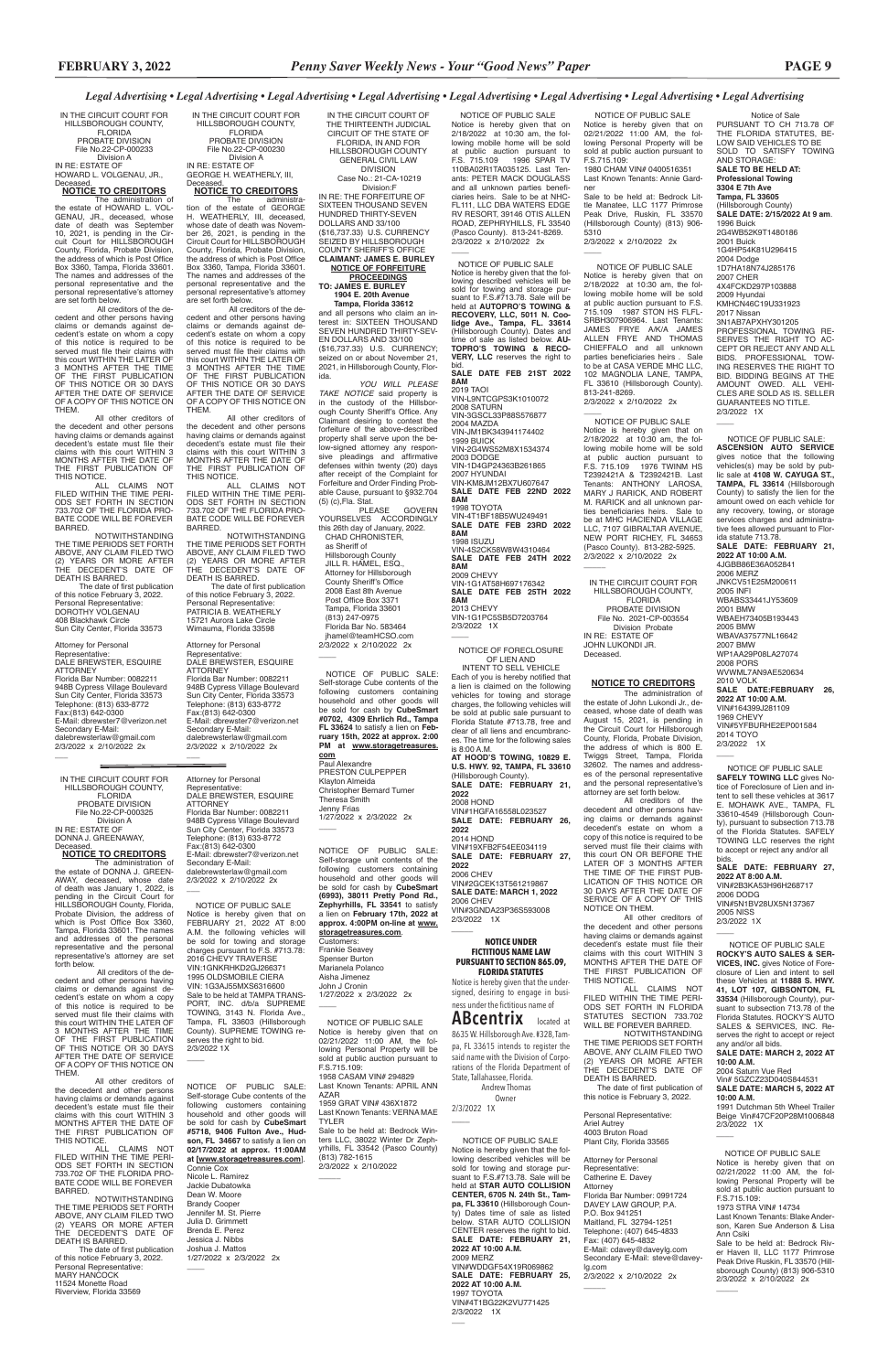**Facility 11: 13665 Fishhawk** 

**Blvd., Lithia, FL 33547, February 16 , 2022 @ 3:00 PM** Dominique Martin - Living set, boxes, kitchen items, armour, dresser, 2 nightstands, dining set. Chris Glynn- Dresser and computerchair **Facility 12: 5012 W. Laurel St., Tampa, FL 33607, February 16,** 

**2022 @ 3:30 PM** Miesha Turner - Bags of clothing **Facility 13: 2301 W. Cleveland St., Tampa, FL 33609, February 16, 2022 @ 5:00 PM**

Mark McGregor - 10 chairs, dining table, coffee table, credenza, 4 boxes

Edward Varney - clothes, books Crystal Townsend - Household Items

Nathaniel Coleman - Tile and oth-

er building materials **Facility 14: 5045 W. Cypress St., Tampa, FL 33607, February 16, 2022 @ 5:30 PM**

Khari Jenkins - Clothes, Shoes, Boxes

**Facility 15: 6506 S. U.S. Hwy 301, Riverview, FL 33578, February 16, 2022 @ 6:00 PM**

Donald Gaffney - Household Goods & Furniture

Kendrick Jones Goods Jada Honors - dresser and bed, sofa, TV stand

> Miguel Cepeda - Household goods & miscellaneous

The auction will be listed and advertised on **www.storagetreasures.com**. Purchases must be made with cash only and paid at the above referenced facility in order to complete the transaction. Extra Space Storage may refuse any bid and may rescind any purchase up until the winning bidder takes possession of the personal property.

1/27/2022 x 2/3/2022 2x

 $\overline{\phantom{a}}$ 

 NOTICE OF PUBLIC SALE **Extra Space Storage** will hold a public auction to sell personal property described below belong-

ing to those individuals listed below at the locations below. **Facility 1: 7018 S. U.S. Hwy 301, Riverview, FL 33578, February 16, 2022 @ 9:30 AM** Patricia Dean- Furniture, boxes, bed sets Tania Saraiva- Business Items William Hoffman- Household Items, Furniture Sharon Thompson- Household goods & personal items Jerry Nolasco- Furniture, household goods Tania Saraiva- Furniture, Business items AES Gutters- 2002 Mitsubishi Fuso **Facility 2: 2460 S. Falkenburg Rd., Tampa, FL 33619, February 16, 2022 @ 10:00 AM**

Darryl Richardson - Household Goods

Erica Atalla - Household Goods Khaniya Benson - queen bed and boxes

**Facility 3: 10670 Bloomingdale Ave., Riverview, FL 33578, February 16, 2022 @ 10:30 AM** Mark Ash - Tools, Appliances, Home goods

Kenneth Goff - furniture, appliances, shelving

Kayla Ashby - Holiday supplies, desk

Trevor Thornton - Training Equipment

Nichole Bressette - Beds, chairs, table, futon, tv, clothes, toys, nursery set, boxes, mattress

**Facility 4: 2402 Bloomingdale Ave., Valrico, FL 33596, February 16, 2022 @ 11:00 AM**

Destinique Berrien - queen mattress, House Hold Goods, Washer Dryer, Small Boxes

Kentavious Gholston - Bedroom set, boxes, sofa, TVs Nikolle Stapleton - Furniture and

items from a fully furnished 3 bedroom townhome Donald Luke - Household Goods

**Facility 5: 2504 State Rd 60, Valrico, FL 33594, February 16 , 2022 @ 11:30 AM**

Notice is hereby given that **Sentry Self Storage at 4901 E. Adamo**  Dr., Tampa, FL 33605 will sell the contents of the storage units listed below at a public auction to satisfy a lien placed on the contents (pursuant to Chapter 83 of the Florida Statutes). The sale will take place at the website **StorageTreasures. com on 02/16/2022 at 9:00 am**. The sale will be conducted under the direction of Christopher Rosa (AU4167) and StorageTreasures. com on behalf of the facility's management. Units may be available for viewing prior to the sale on StorageTreasures.com. Contents will be sold for cash only to the highest bidder. A 10% buyer's premium will be charged as well as a \$100.00 cleaning deposit per unit. All sales are final. Seller reserves the right to withdraw the property at any time before the sale or to refuse any bids. The property to be sold is described as "general household items" unless otherwise noted C003 FLOREEN LEE LIV-ING ROOM BEDROOM TABLE CABLE DESK A075 CONCEP-TION CHAVEZ/CONCEPTION CHAVEZ JR CAR BOXES B207 JULIA YOUNG TOYS TOTES 40" TV D028 PAUL BENNETT C015 MARVIN JETTE TWIN BED COUCH CLOTHES B019 AARON BEATTY/A BEATTY A057 JOSE MENDEZ TOOLS B165 CALVIN SIRMONS/CALVIN B SIRMONS CLOTHING SHOES B232 JULIA YOUNG BOXES OF CLOTHES AND SMALL FURNITURE D039<br>LEROY PEARCE/CLIFFORD LEROY PEARCE/CLIFFORD LEROY PEARCE C075 RONNIE FISHER/RONNIE FISHER JR D002 MELISSA CALLERY/ME-LISSA A CALLERY A014 ANTO-NIO WILLIAMS BUICK ENCORE 2015 I002 ENGLON ROBERTS JR/ENGLON LEO ROBERTS JR/ BRENDA GEAN JONES/CAPI-TAL ONE AUTO FINANCE 2015 DODGE GRAND CARO VAN VIN#2C4RDGCG7FR717216 1/27/2022 x 2/3/2022 2x  $\overline{\phantom{a}}$ 

Regina Crews - Household goods, furniture, electronics, appliances, boxes.

Yamila Pastor - Full 3br house, boxes, furniture, household goods, decoration, kitchenware, TVs, Frank Calabro - boxes, Suitcases,

Work Tools Alexander Barrera - Miscella-

neous personal items, clothes, electronics, small furniture Michelle Marty - General household goods

Amitra Wiggins - (20) totes Jenassa Chapel - Household Goods, personal items

Marjorie Gunn - Boxes, Totes, Bags

Jocelyn Medina - Boxes with close pictures dishes sheets

**Facility 6: 1755 W. Brandon Blvd., Brandon, FL 33511, February 16, 2022 @ 12:00 PM** Tenae Marie Houston - Household

goods, bed set, furniture, TV, pictures

**Facility 7: 707 Providence Rd., Brandon, FL 33511, February 16, 2022 @ 12:30 PM** Julissa Rodriguez - Household

Goods Briana Bermudez - Furniture,

Monica Filmore 1064 Personal Property LaKeisla Peoples 3014 Personal Property LaKeisla Peoples 3060 Personal Property Daymaris Rodriguez 4130 Personal Property Miguel River 4199 Personal Property 1/27/2022 x 2/3/2022 2x  $\overline{\phantom{a}}$ 

> Household Goods Nicole M Sanders-Taylor - House-

hold goods, books & clothes Janise Cubit - Bed totes dresser Derrick Sweetland - Furniture,

Household Goods

**Facility 8: 105 S. Falkenburg** 

**Rd., Tampa, FL 33619, February 16, 2022 @ 1:30 PM** Roland Evans - 3 bedroom sets (queen/2 bunk bends), TV's, clothing, totes, fridge, microwave, kitchen items Jason O'Hara - Birdcage, motorcycle parts, furniture, totes, clothing John Chilcoat - Household Goods Shon Humphreys - Car and Engine pars, tools Cindy Estes - futon, table, round table, chairs, tubs, clothes Crown Facets Inc - work equipment Chris Barger - Mostly boxes **Facility 9: 601 S. Falkenburg Rd., Tampa, FL 33619, February 16, 2022 @ 2:00 PM** Ramon Izquierdo - Boxes + mix items including tools Danilo Caminero - Business supplies **Facility 10: 1830 E. State Rd. 60, Valrico, FL 33594, February 16, 2022 @ 2:30 PM** Melissa Harris - Household Fur-

**Bidding will close on the web-**<br>site www.StorageTreasures. **site www.StorageTreasures. com on 02/16/2022 at 10AM**. Tenant Name Property Description Vicki Badji Thibault B033 Household Enrique Rebolledo-Castelan

niture

Chris Moore - Household goods Jilianne Paoletti - Furniture &

 $\overline{\phantom{a}}$ 

Clothing

*(Continued on next column)*

Notice of Public Sale

**Bidding will close on the web-**<br>site www.StorageTreasures **site www.StorageTreasures. com 02/16/2022 at 10AM**

Notice is hereby given that **Champion Self Storage at 2809 E. College Ave., Ruskin, FL 33570** will sell the contents of the storage units listed below at a public auction to satisfy a lien placed on the contents (pursuant to Chapter 83 of the Florida Statutes). The sale will take place at the website **StorageTreasures.com on 02/16/22 at 9:00 am**. The sale will be conducted under the direction of Christopher Rosa (AU4167) and **StorageTreasures.com** on behalf of the facility's management. Units may be available for viewing prior to the sale on StorageTreasures. com. Contents will be sold for cash only to the highest bidder. A 10% buyer's premium will be charged as well as a \$50 cleaning deposit per unit. All sales are final. Seller reserves the right to withdraw the property at any time before the sale or to refuse any bids. The property to be sold is described as "general household items" unless otherwise noted. C1211 Curt Chandler; E1430 Gregory Clark; E2308 Emma Dale Frost; E2330 Mary Lipphardt Household Goods & Clothes; A2133 Kylea McLachlan; C1214 Curt Chandler; F2412 Luis Catasus Furniture; H1714 Kevin McPherson Tools; A2036 Bernard Spooner Furniture & Box-

Tenant Name Unit Property Description Vincent Campbell 5177 Personal Property<br>Johnny Clark 1186 Johnny Clark Personal Property Juan Feliciano 5022 Personal Property Precious Jeltz 4033 Personal Property Precious Jeltz 2030 Personal Property Richard Ruiz 1170 Personal Property Jaylen Gamble 1211 Personal Property **Metro Self Storage (NT) -17231 Dona Michelle Dr., Tampa, FL 33647 (813) 910-2900 Bidding will close on the website www.StorageTreasures. <u>com</u>** on 02/16/2022 at 10AM.<br>Tenant Name Unit Tenant Name Property Description Lori Drury D103 Personal Property<br>Aisha Martinez G120 Aisha Martinez Personal Property *(Continued on next column)*

es

 $\overline{\phantom{a}}$ 

1/27/2022 x 2/3/2022 2x

Notice of Public Sale

 Shawne Clapp Household Goods, Furniture 1/27/2022 x 2/3/2022 2x  $\overline{\phantom{a}}$ 

**Notice of Public Sale** 

**of Personal Property** Pursuant to the lien granted by the Florida Self-Storage Facility Act, notice is hereby given that the undersigned self-storage units will be sold at a public sale by competitive bidding, to satisfy the lien of the Lessor, with **Metro Storage LLC**  as managing agent for Lessor, for rental and other charges due from the undersigned. The said property has been stored and is located at the respective address below. The sale will be conducted under the guidance of Chris Rosa (AU 4167) on behalf of the facilities' management. Units up for auction will be listed for public bidding online at **www.StorageTreasures. com** beginning five days prior to the scheduled auction date and time. The terms of the sale will be by lot to the highest bidder for cash only. A 10% buyer's premium will be charged per unit. All sales are final. Metro Storage LLC reserves the right to withdraw any or all units, partial or entire, from the sale at any time before the sale or refuse any bids. The property to be sold is described as "general household items" unless otherwise noted. All contents must be removed completely from the property within 48 hours or sooner or are deemed abandoned by bidder/buyer. Sale rules and regulations are available at the time of sale. **Metro Self Storage (PP) 3501 Gandy Blvd., Pinellas Park, FL 33781 (813) 570-9903**

D125 motorcycle Vin 1HD1FC-M12GB617758 Enrique Rebolledo-Castelan D125 Household Robin Elston E163 Household Tammy Wright E181 Household Kimberly Goldsborough E221 Household Justin Roberson E275 Personal **Metro Self Storage (LU) 13100 66 St. N., Largo, FL 33773 (727) 535-7200 Bidding will close on the website www.StorageTreasures. com on 02/16/2022 at 10AM.**<br>Tenant Name Unit Tenant Name Property Description Mark Anderson A138 Personal Property Craig Webster A305 Personal Property Bruce Banko II A346 Personal Property Charmaine Vazquez A647

 NOTICE OF PUBLIC SALE Notice is hereby given that on FEBRUARY 18, 2022 AT 8:00 A.M. the following vehicles will be sold for towing and storage charges pursuant to F.S. #713.78: 2004 FORD EXPEDITION VIN: 1FMFU17LX4LA57374 Sale to be held at TAMPA TRANS-PORT, INC. d/b/a SUPREME TOWING, 3143 N. Florida Ave., Tampa, FL 33603 (Hillsborough County). SUPREME TOWING reserves the right to bid. 2/3/2022 1X  $\overline{\phantom{a}}$ 

 $\overline{\phantom{a}}$ 

Personal Property David Nitsch A1010 Personal Property Faith Burget B109 Personal Property April Greene C106 Personal Property **Metro Self Storage (TC) 8323 W. Hillsborough Ave., Tampa, FL 33615 (813) 884-1822 Bidding will close on the web-**<br>site www.StorageTreasures **site www.StorageTreasures. com on 02/16/2022 at 10AM**. Tenant Name Unit Property Description Tiffany Stanley 31 Personal Property

David Vieira 261 Personal Property Vanessa Morales 404 Personal Property Cory Epkins 113 Personal Property Kevin Malave 278 Personal Property **Metro Self Storage (RI) 11567** 

**US 301, Riverview, FL 33578 (813) 677-7117**

 NOTICE OF PUBLIC SALE NOTICE IS HEREBY GIVEN that **Storage Center in Wesley Chapel** intends to sell the personal property described below to enforce a lien imposed on said property under the Florida Self Storage Facility Act Statutes (Section 83.801-83-809). The Owner will sell at public sale on the **15th day of February 2022, at 11:30 Am, at 1891 Trout Creek Road Wesley Chapel FL 33544** the fol-

lowing:<br>Customers Customers name #Unit Description of Good as per Rental <u>agreement</u><br>Eric Javon Foster 3841

 Household Goods Sale subject to cancellation in the event of settlement. Should it be impossible to dispose of these goods on the day of sale, the sale will be continued on such seceding sale days thereafter as may be necessary to complete the sale. 1/27/2022 x 2/3/2022 2x

IN THE CIRCUIT COURT OF THIRTEENTH (13TH) JUDICIAL CIRCUIT OF THE STATE OF FLORIDA, IN AND FOR HILLSBOROUGH COUNTY PROBATE DIVISION Case No: 2021-CP- 002943

Div.:U IN RE THE ESTATE OF: HAROLD KAHLE ASP **NOTICE TO CREDITORS**

The name of the decedent, the designation of the court in which the administration of this estate is pending, and the file number are indicated above. The address of the court is Cindy Stuart, Clerk of Circuit Court, P.O. Box 1110, Tampa, FL 33601-1110, Attn: Probate. The name and address of the Personal Representative and of the Personal Representative's attorney are indicated below.

If you have been served with a copy of this notice and you have any claim or demand against the decedent's estate, even it that claim is unmatured, contingent or liquidated, you must file your claim with

the court ON OR BEFORE THE LATER OF A DATE THAT IS 3 MONTHS AFTER THE DATE OF THE FIRST PUBLICATION OF THIS NOTICE OR 30 DAYS AF-TER YOU RECEIVE A COPY OF THIS NOTICE.

All other creditors of the decedent and other persons who have claims or demands against the decedent's estate, including un-matured, contingent or liquidated claims must file their claims with the court WITHIN 3 MONTHS AFTER THE DATE OF THE FIRST PUBLICATION OF THIS NOTICE.

ALL CLAIMS NOT SO FILED WILL BE FOREVER BARRED.

EVEN IF A CLAIM IS NOT BARRED BY THE LIMITA-TIONS DESCRIBED ABOVE, ALL CLAIMS WHICH HAVE NOT BEEN FILED WILL BE BARRED TWO YEARS AFTER DECE-DENT'S DEATH.

The date of death of the decedent is December 17, 2020.

The date of first publication of this January 27, 2022.

CHRISTINA ASP, Personal Representative 444 Old Welcome Rd. Lithia, FL 33547

Attorney for Personal Representative: STITZEL LAW, L.L.C. D. HOWARD STITZEL, III, ESQUIRE FBN:818674 206 Mason St. Brandon, FL 33511 (813) 643-8000 1/27/2022 x 2/3/2022 2x

 $\overline{\phantom{a}}$ 

 NOTICE OF PUBLIC SALE Notice is hereby given that on 2/11/2022 at 10:30 am, the following mobile home will be sold at public auction pursuant to F.S. 715.109 1990 SUNP HS FLFLK32A11630ST & FL-FLK32B11630ST. Last Tenants: DALLAS TRACY, MARCELYN LOIS TRACY AKA MARCELYN REASER TRACY, REBECCA SUE TRACY and all unknown parties beneficiaries heirs. Sale to be at SUN MEADOWBROOK FL LLC DBA MEADOWBROOK VILLAGE, 8920 SHELDON ROAD, TAMPA FL 33635 (Hillsborough County). 813-241-8269. 1/27/2022 x 2/3/2022 2x

 $\overline{\phantom{a}}$ 

 NOTICE OF PUBLIC SALE Notice is hereby given that on 2/11/2022 at 10:30 am, the following mobile home will be sold at public auction pursuant to F.S. 715.109 1972 COVE HS 260CE2LAF3058. Last Tenants: DAVID ANTHONY NICHOLS AKA GLEN PIKE and all unknown parties beneficiaries heirs. Sale to ties beneficiaries heirs. be at ZACK'S OAKSIDE MOBILE PARK LLC, 38539 CRESCENT AVENUE, ZEPHYRHILLS, FL 33542 (Pasco County). 813-241- 8269.

1/27/2022 x 2/3/2022 2x

 $\overline{\phantom{a}}$ 

 $\overline{\phantom{a}}$ 

 NOTICE OF PUBLIC SALE Notice is hereby given that on 2/11/2022 at 10:30 am, the following mobile home will be sold at public auction pursuant to F.S. 715.109 1987 BARR HS LFLBA2AG313309734 & LFL-BA2BG313309734. Last Tenants: DONNA HIXON and all unknown parties beneficiaries heirs. Sale to be at KENTWOOD FAMILY COM-MUNITIES LLC, 4821 WILLIAMS RD., TAMPA, FL 33610 (Hillsborough County). 813-597-5734. 1/27/2022 x 2/3/2022 2x

 NOTICE OF PUBLIC SALE Public Auction at **Wesley Chapel Self Storage located at 26504 Wesley Chapel Blvd., Wesley Chapel, FL** hereby gives notice of a public sale to the highest bidder for cash only on **FEBRUARY 15, 2022, at 10:00am** in accordance with the Florida Self Storage Facility Act Statutes (Section 83.801- 83.809). Seller reserves the right to withdraw property at any time. This property is being sold to satisfy a landlord lien. Property includes contents of the spaces of the following tenants. Unit # Tenant Name Contents 2007 Shawna Clapp

**SecureSpace Self Storage Riverview** will hold a public aucon to sell the personal property described below belonging to those individuals listed below at the location indicated: **10105 Gibsonton Dr Riverview** 

**FL 33578 on February 14, 2022 at 2:00 P.M.** 1089- Jazzmyn Lacy, Household

items 4030- Keshawn Bush, Household items 4011- Billie Lively, Household

items The aucon will be listed and adversed on **www.storagetreasures.com**. Purchases must be made with cash only and paid at the above referenced facility in order to complete the transaction. SecureSpace Self Storage may refuse any bid and may rescind any purchase up unl the winning bidder takes possession of the personal property. 1/27/2022 x 2/3/2022 2x

NOTICE OF LIEN SALE

 $\overline{\phantom{a}}$ 

NOTICE IS HEREBY GIVEN that the undersigned intends to sell the personal propertydescribed below to enforce a lien imposed said property under The Flori-da SelfStorage Facility Act Statutes (Section 83.801-83.809). The property contained in the storage unit at **Discount Mini Storage of Tampa, 6500 N.56th St. Tampa, FL 33610** (Hillsborough County) will be sold or otherwise disposed of at **STORAG-ETREASURES.COM on February 15, 2022 at 11:00AM or thereafter: DISCOUNT MINI STORAGE, 6500 N. 56TH ST., TAMPA, FL.** 

 NOTICE OF PUBLIC SALE **10105 Gibsonton Dr LLC dba 33610**(Hillsborough County) <u>Unit# Name Contents</u><br>32 Eddie Condry HHG, Furn, Boxes 34 Vincent Hernandez Boxes, tools 61 Shenita V Long HHG, furn, boxes A116 Juanita Kelly HHG, furn, boxes A159 Amber D Miller HHG, furn, boxes A161 Octavious Mack HHG, furn, boxes, toys, tools, sp. goods A171 David J Blum HHG, boxes A183 Vinda S. Woodson HHG, furn, boxes B113 Muicer Simmons HHG, furn, boxes,suitcases, tools B119 Louisanna Green HHG, furn, boxes B138 Nikita S Williams HHG, furn, boxes B141 Tayohna Jernigan HHG, furn, boxes C101 Ladonna Dupree HHG, furn, boxes C121 Carlos Lanauze HHG, boxes C140 April Cousins HHG C148 Michelle Smith HHG, furn C159 Roderick Johnson HHG, furn, boxes C191 Eddie B Brown HHG, furn, boxes C217 Anna Genco HHG, furn, boxes C229 Vincent Hernandez HHG, furn, boxes C247 Reginald Jackson boxes, tools C258 Ferristine Goldwire furn, boxes C274 Harry K Kayian HHG C276 Phillip W Ransom furn Purchases must be paid for at the time of purchase in CASH ONLY plus \$100 deposit. All purchased itemsare sold as is, where is, and must be removed within 48 hours of sale. Sale is subject to cancellation in theevent of settlement between owner and obligated party. You must present Identification. 01/27/2022 x 02/03/2022 2x

> Notice of Sale PURSUANT TO CH 713.78 OF THE FLORIDA STATUTES, BE-LOW SAID VEHICLES TO BE SOLD TO SATISFY TOWING AND STORAGE: **SALE TO BE HELD AT:**

**Professional Towing 3304 E 7th Ave Tampa, FL 33605** (Hillsborough County) **SALE DATE: 2/8/2022 At 9 am**. 1999 Jeep VIN#1J4G258S5XC675860 2002 Buick VIN#1G4HP54K424184857 2002 Honda VIN#1HGCG56452A138051 2005 Chevrolet VIN#1GNEK13T55R156699 2005 Pontiac VIN#5Y2SL63835Z405034 2011 Toyota VIN#4T1BF3EK4BU731444 2012 Dodge VIN#2C4RDGDG9CR332556 2014 Ford VIN#1ZVBP8AM3E5258363 PROFESSIONAL TOWING RE-SERVES THE RIGHT TO AC-CEPT OR REJECT ANY AND ALL BIDS. PROFESSIONAL TOW-ING RESERVES THE RIGHT TO BID. BIDDING BEGINS AT THE AMOUNT OWED. ALL VEHI-CLES ARE SOLD AS IS. SELLER GUARANTEES NO TITLE. 1/27/2022 1X

 $\overline{\phantom{a}}$ 

PUBLIC AUCTION

Public Notice is hereby given that **ADVANTAGE TRANSPORT**, will sell at PUBLIC AUCTION, free of all prior liens, the following vehicles(s)/vessel(s) that remain, unclaimed in storage, with charges unpaid, pursuant to Florida Statutes, Sec. 713.78, to the highest and best bidder, at **5106 W. IN-GRAHAM ST., TAMPA, FL 33616** 

### (Hillsborough County) on **FEBRU-ARY 17, 2022 AT 8:00 A.M**. 1997 LINCOLN MARK VIII VIN#1LNLM91V9VY714889 Terms of the sale are CASH. No

 $\overline{\phantom{a}}$ 

checks will be accepted. Seller reserves the right to final bid. ALL SALES ARE FINAL. No refunds will be made. Vehicle(s)/ vessel(s) are sold "AS IS", "WHERE IS", with no guarantees, either expressed or implied. 2/3/2022 1X

 NOTICE OF PUBLIC SALE: **PORT TAMPA AUTO BODY** gives Notice of Foreclosure of Lien and intent to sell these vehi-cles on **FEBRUARY 17, 2022 AT 08:00 am at 7219 South O'Brien Street, Tampa, FL 33616-1923** (Hillsborough County), pursuant to subsection 713.78 of the Florida Statutes. **PORT TAMPA AUTO BODY** reserves the right to accept or reject any and/ or all bids. 1995 GEO TRACKER VIN#2CNBE18UXS6922028 2009 CHEVROLET COLORADO VIN#1GBDS14E798151606 2/3/2022 1X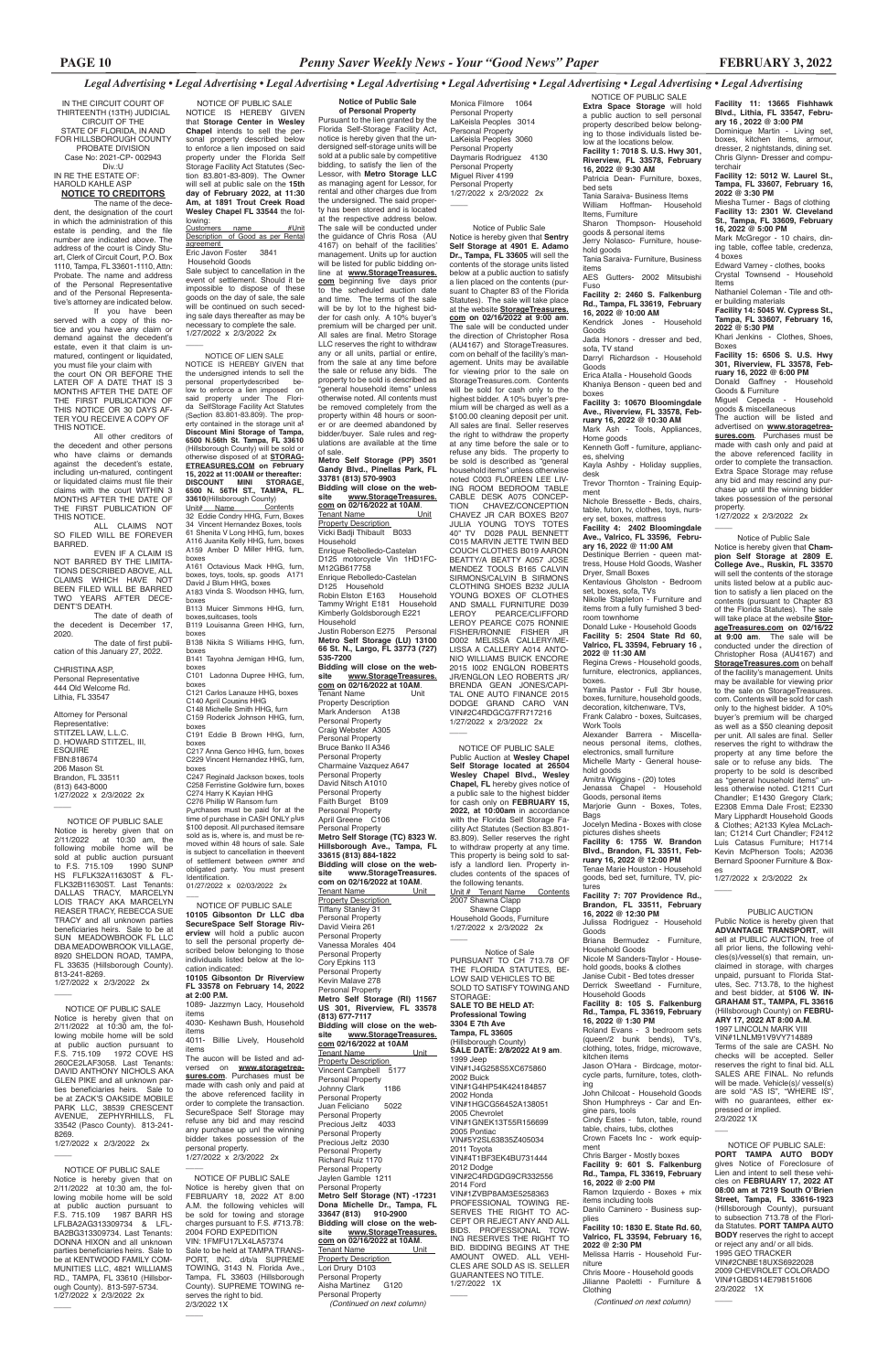**NOTICE OF APPLICATION FOR TAX DEED** The holder of the following tax certificates has filed the certificates for a tax deed to be issued. The certificate numbers and years of issuance, the description of the property, and the names in which it was

assessed are: Folio No. 083885.0001 File No. 2022-194 Certificate No.: 2019 / 10603 Year of Issuance: 2019

Description of Property: BEG AT NW COR OF E 1/4 OF NE 1/4 OF SW 1/4 AND RUN E 993.2 FT TO NE COR OF W 1/2 OF NW 1/4 OF SE 1/4 AND RUN S 1029.2 FT N 43 DEG 39 MIN W 750.6 FT N 51 DEG 10 MIN W 617 FT TO PT S OF BEG AND N TO BEG LESS THAT PART DESC AS BEG AT NE COR OF SW 1/4 OF NW 1/4 OF SE 1/4 RUN S

367 FT N 43 DEG W TO PT 200 FT DUE W OF E LINE OF SW 1/4 OF NW 1/4 OF SE 1/4 THN N TO PT ON LINE OF SW 1/4 OF NW 1/4 OF SE 1/4 200 FT W OF POB THN E 200 FT TO POB AND LESS TR BEG NE COR OF W 1/2 OF NW 1/4 OF SE 1/4 SAID SEC 35 THN S 100 FT THN W 50 FT THN N 100 FT THN E 50

FT TO POB AND LESS COMM NW COR OF SE 1/4 THN S 324.09 FT FOR POB THN S 89 DEG 31 MIN 46 SEC E 331 FT THN S 351.85 FT THN N 42 DEG 49 MIN W 266.17 FT THN N 51 DEG 10 MIN W 192.67 FT THN N 38.51 FT TO POB SEC - TWP - RGE : 35 - 28 - 21 **SUBJECT TO ALL OUTSTANDING TAXES** Name(s) in which assessed: **JOHNNY RAY WHEATON**

**AUSTIN ARDELL OBERMULLER** All of said property being in the County of Hillsborough, State of

Florida.

Unless such certificate shall be redeemed according to law, the property described in such certificate shall be sold to the highest bidder on (3/10/2022) online via the internet at www.hillsborough. realtaxdeed.com. Dated this 20th day of

January, 2022.

 $\overline{\phantom{a}}$ 

CINDY STUART Clerk of the Circuit Court Hillsborough County, Florida Signature by:Travis Hubbard, Deputy Clerk

**NOTICE OF APPLICATION FOR TAX DEED** The holder of the following tax certificates has filed the certificates for a tax deed to be issued. The certificate numbers and years of issuance, the description of the property, and the names in which it was assessed are: Folio No. 203560.0000 File No. 2022-190 Certificate No.: 2019 / 18938 Year of Issuance: 2019 Description of Property:<br>S 207 FT OF N 14 CHS OF SW 1/4 OF<br>SW 1/4 LESS RD R/W<br>SEC - TWP - RGE : 21 - 28 - 22

> If you are a person with a disability who needs any accommodation in order to participate in this proceeding, you are entitled, at no cost to you, to the provision of certain assistance. Please contact the<br>Clerk's ADA Coordinator 601 E. Kennedy Clerk's ADA Coordinator, 601 E. Kennedy Blvd., Tampa, Florida, (813) 276-8100 extension 4205, two working days prior to the date the service is needed; if you are hearing or voice impaired, call 711. 1/27/2022 x 2/17/2022 4x

 Deputy Clerk If you are a person with a disability who needs any accommodation in order to participate in this proceeding, you are entitled, at no cost to you, to the provision of certain assistance. Please contact the Clerk's ADA Coordinator, 601 E. Kennedy Blvd., Tampa, Florida, (813) 276-8100 extension 4205, two working days prior to the date the service is needed; if you are hearing or voice impaired, call 711. 1/27/2022 x 2/17/2022 4x  $\overline{\phantom{a}}$ 

**NOTICE OF APPLICATION FOR TAX DEED** The holder of the following tax certificates has filed the certificates for a tax deed to be issued. The certificate numbers and years of issuance, the description of the property, and the names in which it was assessed are: Folio No. 099519.0000 File No. 2022-193 Certificate No.: 2019 / 12329 Year of Issuance: 2019 Description of Property: SULPHUR SPRINGS LOT 5 AND E 45FT LOT 6 BLOCK 50 PLAT BK / PG : 1 / 111 SEC - TWP - RGE : 24 - 28 - 18 **SUBJECT TO ALL OUTSTANDING TAXES** Name(s) in which assessed: **IGLESIA DE DIOS PENTECOSTAL** 

Certificate No.: 2019 / 11361 Year of Issuance: 2019 Description of Property: S 1/2 OF SE 1/4 OF NE 1/4 OF NE 1/4 SEC - TWP - RGE : 18 - 32 - 21 **SUBJECT TO ALL OUTSTANDING TAXES** Name(s) in which assessed:

**MI INC IGLESIA DE DIOS PENTECOSTAL MOVIMIENTO INTERNACIONAL INC**

Unless such certificate shall be redeemed according to law, the property described in such certificate shall be sold to the highest bidder on (3/10/2022)<br>online via the internet at <u>www.hillsborough.</u> realtaxdeed.com. **Comm**<br>Dated this 20th day of

All of said property being in the County of Hillsborough, State of Florida. Unless such certificate

shall be redeemed according to law, the property described in such certificate<br>shall be sold to the highest bidder on<br>(3/10/2022) online via the internet at <u>www.</u> hillsborough.realtaxdeed.com.

Dated this 20th day of

**FOR TAX DEED**<br>The holder of the following tax certificates<br>has filed the certificates for a tax deed to be issued. The certificate numbers and years of issuance, the description of the property, and the names in which it was assessed are:

> January, 2022. CINDY STUART Clerk of the Circuit Court Hillsborough County, Florida Signature by:Travis Hubbard, Deputy Clerk If you are a person with a disability who needs any accommodation in order to participate in this proceeding, you are entitled, at no cost to you, to the provision of certain assistance. Please contact the<br>Clerk's ADA Coordinator, 601 E. Kennedy Clerk's ADA Coordinator, 601 E. Kennedy Blvd., Tampa, Florida, (813) 276-8100 extension 4205, two working days prior

to the date the service is needed; if you are hearing or voice impaired, call 711. 1/27/2022 x 2/17/2022 4x \_\_\_\_

 Year of Issuance: 2019 Description of Property:<br>N 1/2 OF SW 1/4 OF NW 1/4 OF NW 1/4<br>LESS N 150 FT OF W 320.43 FT THERE-<br>OF AND LESS S 160 FT OF N 310 FT

**SUBJECT TO ALL OUTSTANDING TAXES** Name(s) in which assessed:

**LEVIN SHAPIRO LLC STRESS FREE MANAGEMENT TRUST-EE PLANT CITY LAND CMB MAY 2020 TRUST, TRUSTEE**

OF W 574.50 FT THEREOF AND LESS<br>W30 FT FOR BELL SHOALS ROAD AND W 30 FT FOR BELL SHOALS ROAD AND LESS E 167.36 FT OF W 487.79 FT OF N 150 FT OF N 1/2 OF SW 1/4 OF NW 1/4 OF NW 1/4 AND LESS ADT'L RD R/W SEC - TWP - RGE : 24 - 30 - 20 **SUBJECT TO ALL OUTSTANDING TAXES** Name(s) in which assessed:

All of said property being in the County of Hillsborough, State of Florida.

Unless such certificate shall be redeemed according to law, the property described in such certificate shall be sold to the highest bidder on (3/10/2022) online via the internet at www. hillsborough.realtaxdeed.com. Dated this 20th day of

January, 2022. CINDY STUART

Clerk of the Circuit Court Hillsborough County, Florida Signature by:Travis Hubbard,

**NOTICE OF APPLICATION FOR TAX DEED** The holder of the following tax certificates has filed the certificates for a tax deed to

 $\overline{\phantom{a}}$ 

be issued. The certificate numbers and years of issuance, the description of the property, and the names in which it was assessed are: Folio No. 088912.0800

File No. 2022-189

**ANTHONY J ZERBO CANDY LYNN ZERBO** All of said property being

in the County of Hillsborough, State of Florida.

TO POBN 44.34 FT E 64.64 FT S 44.34 FT<br>AND W 64.64 FT TO POB LESS W 48.32<br>FT THEREOF .....A/K/A LOT 4 BLDG 4<br>PLAT BK / PG : 31 / 51 SEC - TWP - RGE : 07 - 28 - 19 **SUBJECT TO ALL OUTSTANDING** 

All of said property being in the County of Hillsborough, State of Florida.

> January, 2022. CINDY STUART Clerk of the Circuit Court Hillsborough County, Florida Signature by:Travis Hubbard, Deputy Clerk

<u>sem</u>.<br>Dated this 20th day of January, 2022. CINDY STUART

> If you are a person with a disability who needs any accommodation in order to participate in this proceeding, you are entitled, at no cost to you, to the provision of certain assistance. Please contact the Clerk's ADA Coordinator, 601 E. Kennedy Blvd., Tampa, Florida, (813) 276-8100 extension 4205, two working days prior to the date the service is needed; if you are hearing or voice impaired, call 711. 1/27/2022 x 2/17/2022 4x

 $\overline{\phantom{a}}$ 

### **NOTICE OF APPLICATION**

 $\overline{\phantom{a}}$ 

 Folio No. 149103.0000 File No. 2022-188 Certificate No.: 2019 / 14885 Year of Issuance: 2019

Description of Property: SEMINOLE CREST ADDITION LOT 5 BLOCK 5 PLAT BK / PG : 32 / 78 SEC - TWP - RGE - 30 - 28 - 19 **SUBJECT TO ALL OUTSTANDING** 

**TAXES** Name(s) in which assessed:<br>JEAN DANNER **JEAN DANNER MELVIN OLIVER DANNER JR JEAN L DANNER**

All of said property being in the County of Hillsborough, State of Florida.

Unless such certificate shall be redeemed according to law, the prop-erty described in such certificate shall be sold to the highest bidder on (3/10/2022)

online via the internet at www.hillsborough. realtaxdeed.com. Dated this 20th day of January, 2022.

 CINDY STUART Clerk of the Circuit Court Hillsborough County, Florida Signature by:Travis Hubbard,

 Hillsborough County, Florida Signature by:Travis Hubbard, Deputy Clerk If you are a person with a disability who

needs any accommodation in order to participate in this proceeding, you are entitled, at no cost to you, to the provision of certain assistance. Please contact the Clerk's ADA Coordinator, 601 E. Kennedy Blvd., Tampa, Florida, (813) 276-8100 extension 4205, two working days prior<br>to the date the service is needed; if you<br>are hearing or voice impaired, call 711.<br>1/27/2022 x 2/17/2022 4x

> Deputy Clerk If you are a person with a disability who needs any accommodation in order to participate in this proceeding, you are entitled, at no cost to you, to the provision of certain assistance. Please contact the Clerk's ADA Coordinator, 601 E. Kennedy Blvd., Tampa, Florida, (813) 276-8100 extension 4205, two working days prior to the date the service is needed; if you

The holder of the following tax certificates has filed the certificates for a tax deed to be issued. The certificate numbers and years of issuance, the description of the property, and the names in which it was<br>assessed are:

are hearing or voice impaired, call 711. 1/27/2022 x 2/17/2022 4x

**NOTICE OF APPLICATION FOR TAX DEED** The holder of the following tax certificates has filed the certificates for a tax deed to

Unless such certificate shall be redeemed according to law, the property described in such certificate<br>shall be sold to the highest bidder on<br>(3/10/2022)onlineviatheinternetat<u>www.</u> be issued. The certificate numbers and years of issuance, the description of the property, and the names in which it was assessed are: Folio No.076800.0300 File No. 2022-186 Certificate No.: 2019 / 9270

Deputy Clerk<br>If you are a person with a disability who If you are a person with a disability who needs any accommodation in order to participate in this proceeding, you are entitled, at no cost to you, to the provision of certain assistance. Please contact the Clerk's ADA Coordinator, 601 E. Kennedy Blvd., Tampa, Florida, (813) 276-8100 extension 4205, two working days prior to the date the service is needed; if you are hearing or voice impaired, call 711. 1/27/2022 x 2/17/2022 4x

 $\overline{\phantom{a}}$ 

**NOTICE OF APPLICATION<br>
<b>FOR TAX DEED**<br>The holder of the following tax certificates<br>has filed the certificates for a tax deed to be issued. The certificate numbers and years of issuance, the description of the property, and the names in which it was assessed are: Folio No. 088529.0300

**MATOS LIVING TRUST MATOS LIVING TRUST DATED JAN 29 2007**

All of said property being in the County of Hillsborough, State of Florida.

Unless such certificate shall be redeemed according to law, the prop-erty described in such certificate shall be sold to the highest bidder on (3/10/2022) online via the internet at www.hillsborough. realtaxdeed.com. Dated this 20th day of

January, 2022. CINDY STUART Clerk of the Circuit Court Hillsborough County, Florida

Signature by:Travis Hubbard, Deputy Clerk If you are a person with a disability who

needs any accommodation in order to participate in this proceeding, you are entitled, at no cost to you, to the provision of certain assistance. Please contact the Clerk's ADA Coordinator, 601 E. Kennedy Blvd., Tampa, Florida, (813) 276-8100 extension 4205, two working days prior to the date the service is needed; if you are hearing or voice impaired, call 711. 1/27/2022 x 2/17/2022 4x

Dated this 20th day of January, 2022.

If you are a person with a disability who needs any accommodation in order to participate in this proceeding, you are entitled, at no cost to you, to the provision of certain assistance. Please contact the Clerk's ADA Coordinator, 601 E. Kennedy Blvd., Tampa, Florida, (813) 276-8100 extension 4205, two working days prior<br>to the date the service is needed; if you<br>are hearing or voice impaired, call 711.<br>1/27/2022 x 2/17/2022 4x  $\overline{\phantom{a}}$ 

**NOTICE OF APPLICATION FOR TAX DEED** The holder of the following tax certificates has filed the certificates for a tax deed to be issued. The certificate numbers and years of issuance, the description of the property, and the names in which it was assessed are: Folio No. 029798.0000 File No. 2022-185 Certificate No.: 2019 / 2849 Year of Issuance: 2019 Description of Property: PINE CREST VILLA ADDITION NO 4 LOT 312 BLOCK N PLAT BK / PG : 20 / 10 SEC - TWP - RGE : 33 - 28 - 18 **SUBJECT TO ALL OUTSTANDING** 

**TAXES** Name(s) in which assessed: **DUNCAN LAND AND DEVELOPMENT INC**

All of said property being in the County of Hillsborough, State of Florida.

> Unit # Tenant Name Contents 120 Erasmo Carlos Cortes Furniture 2434 Russell Lavender Furniture 1/27/2022 x 2/3/2022 2x

Unless such certificate shall be redeemed according to law, the prop-erty described in such certificate shall be sold to the highest bidder on (3/10/2022) online via the internet at www.hillsborough.

realtaxdeed.com. Dated this 20th day of January, 2022. CINDY STUART

**JENNA SCHUH** HOUSEHOLD ITEMS

 $\overline{\phantom{a}}$ 

Customer Name Unit# Contents<br>NANCY STROUD UNIT 2408

HOUSEHOLD ITEMS<br>JENNA SCHUH UNIT 0835

Clerk of the Circuit Court Hillsborough County, Florida Signature by:Travis Hubbard,

Deputy Clerk

If you are a person with a disability who needs any accommodation in order to<br>participate in this proceeding, you are<br>entitled, at no cost to you, to the provision<br>of certain assistance. Please contact the<br>Clerk's ADA Coordinator, 601 E. Kennedy Blvd., Tampa, Florida, (813) 276-8100 extension 4205, two working days prior to the date the service is needed; if you are hearing or voice impaired, call 711. 1/27/2022 x 2/17/2022 4x

#### **NOTICE OF APPLICATION FOR TAX DEED**

The holder of the following tax certificates has filed the certificates for a tax deed to be issued. The certificate numbers and years of issuance, the description of the property, and the names in which it was assessed are: Folio No. 036089.5032 File No. 2022-184 Certificate No.: 2019 / 3701

 Year of Issuance: 2019 Description of Property: HAPSHIRE VILLAS UNREC TNHSE PLAT IN HANKINS ACRES BEG AT NW COR OF LOT 1 BLK 1 HANKINS ACRES RUN E 606.20 FT ALG N BDRY OF SD LOT 1 S 300.7 FT W 173.76 FT N 7.82 FT

**TAXES** Name(s) in which assessed:

**RLN INVESTMENT HOLDINGS LLC** 

 $\overline{\phantom{a}}$ NOTICE OF SALE Each of you are hereby notified a lien is claimed on the following vehicles for towing and storage charges due and unpaid per Florida Statute #713.78. The vehicle(s) will be sold free and clear of all prior liens in accordance with the provisions of Florida Statute #713.78 on the following dates at 10:00 A.M. Sale will be held at **ROSARIO'S AUTOMOTIVE SERVICES, INC., 9206 N. 16TH ST., TAMPA, FL. 33612** (Hillsborough County). Note: ROSARIO'S AUTOMOTIVE SERVICES, INC. reserves the right to bid. **SALE DATE: FEBRUARY 25, 2022** #22-19 2005 DODGE VIN#1D7HA18N35S357972 2015 LNDR VIN#SALFR2BG7FH432528 **SALE DATE: FEBRUARY 28, 2022** #22-21 2012 CHEV VIN#2GNFLDE56C6255509 #22-22 2011 HONDA VIN#5J6RE3H49BL034192 2/3/2022 1X

 $\overline{\phantom{a}}$ 

**TRUSTEE RLN INVESTMENT HOLDINGS LLC TRUSTEE 1927 OXNARD COURT LAND TRUST DATED JULY 8 2020**

Unless such certificate shall be redeemed according to law, the property described in such certificate shall be sold to the highest bidder on (3/10/2022)<br>online via the internet at <u>www.hillsborough.</u> realtaxdeed.com.

Clerk of the Circuit Court

 Hillsborough County, Florida Signature by:Travis Hubbard, Deputy Clerk If you are a person with a disability who

2/3/2022 1X  $\overline{\phantom{a}}$ 

needs any accommodation in order to participate in this proceeding, you are entitled, at no cost to you, to the provision of certain assistance. Please contact the<br>Clerk's ADA Coordinator, 601 E. Kennedy Clerk's ADA Coordinator, 601 E. Kennedy Blvd., Tampa, Florida, (813) 276-8100 extension 4205, two working days prior to the date the service is needed; if you are hearing or voice impaired, call 711. 1/27/2022 x 2/17/2022 4x

 $\overline{\phantom{a}}$ 

## **NOTICE OF APPLICATION FOR TAX DEED**

 $\overline{\phantom{a}}$ 

The holder of the following tax certificates has filed the certificates for a tax deed to be issued. The certificate numbers and years of issuance, the description of the property, and the names in which it was assessed are:

 Folio No. 038945.5428 File No. 2022-182 Certificate No.: 2019 / 4713 Year of Issuance: 2019 Description of Property: PLACE ONE A CONDOMINIUM UNIT 214 TYPE F .00438 UNDIVIDED INTEREST IN COMMON ELEMENTS EXPENSES AND SURPLUS PLAT BK / PG : 3 / 45 SEC - TWP - RGE : 27 - 28 - 19 **SUBJECT TO ALL OUTSTANDING TAXES** Name(s) in which assessed: **PLACE ONE CONDOMINIUM ASSOCI-**

**ATION INC**

All of said property being in the County of Hillsborough, State of Florida.

Unless such certificate shall be redeemed according to law, the property described in such certificate<br>shall be sold to the highest bidder on<br>(3/10/2022) onlineviatheinternet at www. hillsborough.realtaxdeed.com. Dated this 20th day of

January, 2022. CINDY STUART Clerk of the Circuit Court Hillsborough County, Florida Signature by:Travis Hubbard, Deputy Clerk

If you are a person with a disability who needs any accommodation in order to participate in this proceeding, you are entitled, at no cost to you, to the provision of certain assistance. Please contact the Clerk's ADA Coordinator, 601 E. Kennedy Blvd., Tampa, Florida, (813) 276-8100 extension 4205, two working days prior to the date the service is needed; if you

are hearing or voice impaired, call 711. 1/27/2022 x 2/17/2022 4x

 $\overline{\phantom{a}}$ 

 $\overline{\phantom{a}}$ 

**NOTICE OF APPLICATION FOR TAX DEED**<br>The holder of the following tax certificates<br>has filed the certificates for a tax deed to be issued. The certificate numbers and years of issuance, the description of the property, and the names in which it was assessed are: Folio No. 077687.8930 File No. 2022-180 Certificate No.: 2019 / 9672 Year of Issuance: 2019 Description of Property: WATERLEAF PHASE 2C LOT 17 BLOCK 8 PLAT BK / PG : 122 / 198 SEC - TWP - RGE : 10 - 31 - 20 **SUBJECT TO ALL OUTSTANDING TAXES** Name(s) in which assessed:

## **GREGORY JACKS DEBRA JACKS** All of said property being

in the County of Hillsborough, State of Florida. Unless such certificate

shall be redeemed according to law, the property described in such certificate shall be sold to the highest bidder on (3/10/2022) online via the internet at www. hillsborough.realtaxdeed.com. Dated this 20th day of

January, 2022. CINDY STUART Clerk of the Circuit Court

#### **NOTICE OF APPLICATION FOR TAX DEED**

assessed are: Folio No. 074000.0000 File No. 2022-179 Certificate No.: 2019 / 8912

 $\overline{\phantom{a}}$ 

Year of Issuance: 2019

Description of Property: TRACT BEG 522.75 FT S OF NE COR OF NW 1/4 & RUN W 137.5 FT S 119.25 FT E 137.5 FT AND N 119.25 FT TO BEG SEC - TWP - RGE : 08 - 30 - 20 **SUBJECT TO ALL OUTSTANDING TAXES** Name(s) in which assessed: **SHEILA POLK**

## **SHEILA E POLK GEORGE D POLK**

All of said property being in the County of Hillsborough, State of Florida.

hillsborough.realtaxdeed.com. Dated this 20th day of January, 2022.

 CINDY STUART Clerk of the Circuit Court Hillsborough County, Florida Signature by:Travis Hubbard,

 File No. 2022-177 Certificate No.: 2019 / 11277 Year of Issuance: 2019 Description of Property:<br>N 1/2 OF N 406.154 FT OF E 214.5 FT<br>OF NE 1/4 OF SE 1/4 OF SE 1/4<br>SEC - TWP - RGE : 08 - 31 - 21 **SUBJECT TO ALL OUTSTANDING TAXES** Name(s) in which assessed: **S TRACEY MCCAULEY TRACEY S MCCAULEY KIMBERLY SMITH HYSNI DANA A SMITH WESTEY A SMITH**

**KIMBERLY SMITH HYSNI AS TRUSTEE OF THE KSH FAMILY TRUST** All of said property being

in the County of Hillsborough, State of Florida. Unless such certificate

shall be redeemed according to law, the property described in such certificate shall be sold to the highest bidder on (3/10/2022) online via the internet at www. hillsborough.realtaxdeed.com. Dated this 20th day of

January, 2022. CINDY STUART Clerk of the Circuit Court Hillsborough County, Florida Signature by:Travis Hubbard,

 Deputy Clerk If you are a person with a disability who needs any accommodation in order to participate in this proceeding, you are entitled, at no cost to you, to the provision of certain assistance. Please contact the Clerk's ADA Coordinator, 601 E. Kennedy Blvd., Tampa, Florida, (813) 276-8100 extension 4205, two working days prior to the date the service is needed; if you are hearing or voice impaired, call 711. 1/27/2022 x 2/17/2022 4x

#### **NOTICE OF APPLICATION FOR TAX DEED**

The holder of the following tax certificates has filed the certificates for a tax deed to be issued. The certificate numbers and years of issuance, the description of the roperty, and the names in which it was assessed are: Folio No. 095516.0000 File No. 2022-176 Certificate No.: 2019 / 12086 Year of Issuance: 2019 Description of Property: NORTH TAMPA ACREAGE N 1/2 OF THE FOLLOWING DESC TRACT E 265 FT OF N 1/2 OF LOT 2 LESS N 107 FT AND LESS R/W<br>PLAT BK / PG : 11 / 84<br>SEC - TWP - RGE : 13 - 28 - 18<br>**SUBJECT TO ALL OUTSTANDING TAXES** Name(s) in which assessed: **RASSI ENTERPRISE LLC** 

All of said property being in the County of Hillsborough, State of Florida.

Unless such certificate shall be redeemed according to law, the property described in such certificate shall be sold to the highest bidder on (3/10/2022) online via the internet at www.hillsborough. realtaxdeed.com.

 CINDY STUART Clerk of the Circuit Court Hillsborough County, Florida Signature by:Travis Hubbard, Deputy Clerk

> NOTICE OF PUBLIC SALE Public Auction at **Oldsmar Storage located at 13850 W. Hillsborough Ave., Tampa, FL** hereby gives notice of a public sale to the highest bidder for cash only on **FEBRUARY 15, 2022, at 9:30am** in accordance with the Florida Self Storage Facility Act Statutes (Section 83.801- 83.809). Seller reserves the right to withdraw

property at any time. This property is being sold to satisfy a landlord lien. Property includes contents of the spaces of the following tenants.

 NOTICE OF PUBLIC SALE NOTICE IS HEREBY GIVEN that **WESTCHASE SELF STORAGE** intends to sell personal property described below to enforce a lien imposed on said property under the Florida Self Storage Facility Act (Section 83.806). The owner will sell at public sale on the **15th day of February, 2022 at 10:45 A.M. at 11610 Countryway Blvd., Tampa, FL 33626** (Hillsborough

County) the following:

NANCY STROUD

Sale subject to cancellation in event of settlement. Should it be impossible to dispose of these goods on the day of sale, the sale will be continued on such seceding sale days thereafter as may be necessary to complete the sale. 1/27/2022 x 2/3/2022 2x

 NOTICE OF PUBLIC SALE Notice is hereby given that the following vehicles will be sold at public auction pursuant to F.S. 713.585 on the sale dates at the locations below (in Hillsborough County) at 9:00 a.m. to satisfy labor and storage charges. 2012 Volkswagen WVWMN7AN0CE509616 Total Lien: \$4542.14 Sale Date:02/28/2022

**Location:Florida Wholesale LLC dba Budget Motorcars**

13720 N Nebraska Ave Tampa, FL 33613 (813) 600-3355 2012 Chevrolet 2G1FS1EW6C9163987 Total Lien: \$14488.19 Sale Date:02/28/2022 **Location:Roach's Automotive Shop LLC** 9207 N Hyaleah Rd. Tampa, FL 33617 (813) 500-8150 Pursuant to F.S. 713.585 the cash amount per vehicle would be sufficient to redeem that vehicle from the lienor. Any interested party has a right to a hearing prior to the sale by filing a demand for the hearing with the Clerk of the Circuit Court in Hillsborough and mailing copies of the same to all owners and lienors. The owner/lienholder has a right to recover possession of the vehicle by posting bond pursuant to F.S. 559.917 and if sold any proceeds remaining from the sale will be deposited with the Clerk of Circuit Court for disposition. 2/3/2022 1X

 $\overline{\phantom{a}}$ 

### **NOTICE UNDER FICTITIOUS NAME LAW PURSUANT TO SECTION 865.09, FLORIDA STATUTES**

Notice is hereby given that the undersigned, desiring to engage in business under the fictitious name of

**MB STRATEGIES, LLC d/b/a SHANNON LORE** located at 6707 N. Nebraska Ave. #9798, Tampa, FL 33604 intends to register the said name with the Division of Corporations of the Florida Department of State, Tallahassee, Florida.

 MB Strategies, LLC Jessica Schneider, Administrator 2/3/2022 1X

 Notice of Public Sale Public Notice is hereby given, that we will sell or otherwise dispose of the contents of the following

 $\overline{\phantom{a}}$ 

 $\overline{\phantom{a}}$ 

self-storage units in order to satisfy the delinquent storage lien placed in accordance with the State of Florida Statute 83.806.

Unit# Name Contents 150 Angel Sullivan personal items 147 Traci Shamburger personal items

The public sale will be conducted online @storagetreasures.com at 09:00 am on **Friday, Febru-ary 18, 2022 at Plant City Saver Storage, 3010 James L. Redman Pkwy., Plant City, FL 33563** (Hillsborough County). 2/3/2022 x 2/10/2022 2x

 NOTICE OF PUBLIC SALE: **TOMMY'S TOWING AND RE-COVERY INC.** gives notice that on 02/24/2022 at 08:00 AM the following vehicles(s) may be sold by public sale at TOMMYS **TOW-ING AND RECOVERY INC., 7808 N. NEBRASKA AVE., TAMPA FL 33604** (Hillsborough County) to satisfy the lien for the amount owed on each vehicle for any recovery, towing, or storage services charges and administrative fees allowed pursuant to Florida statute 713.78. VIN#JN1BY1AR2BM372166 2011 INFI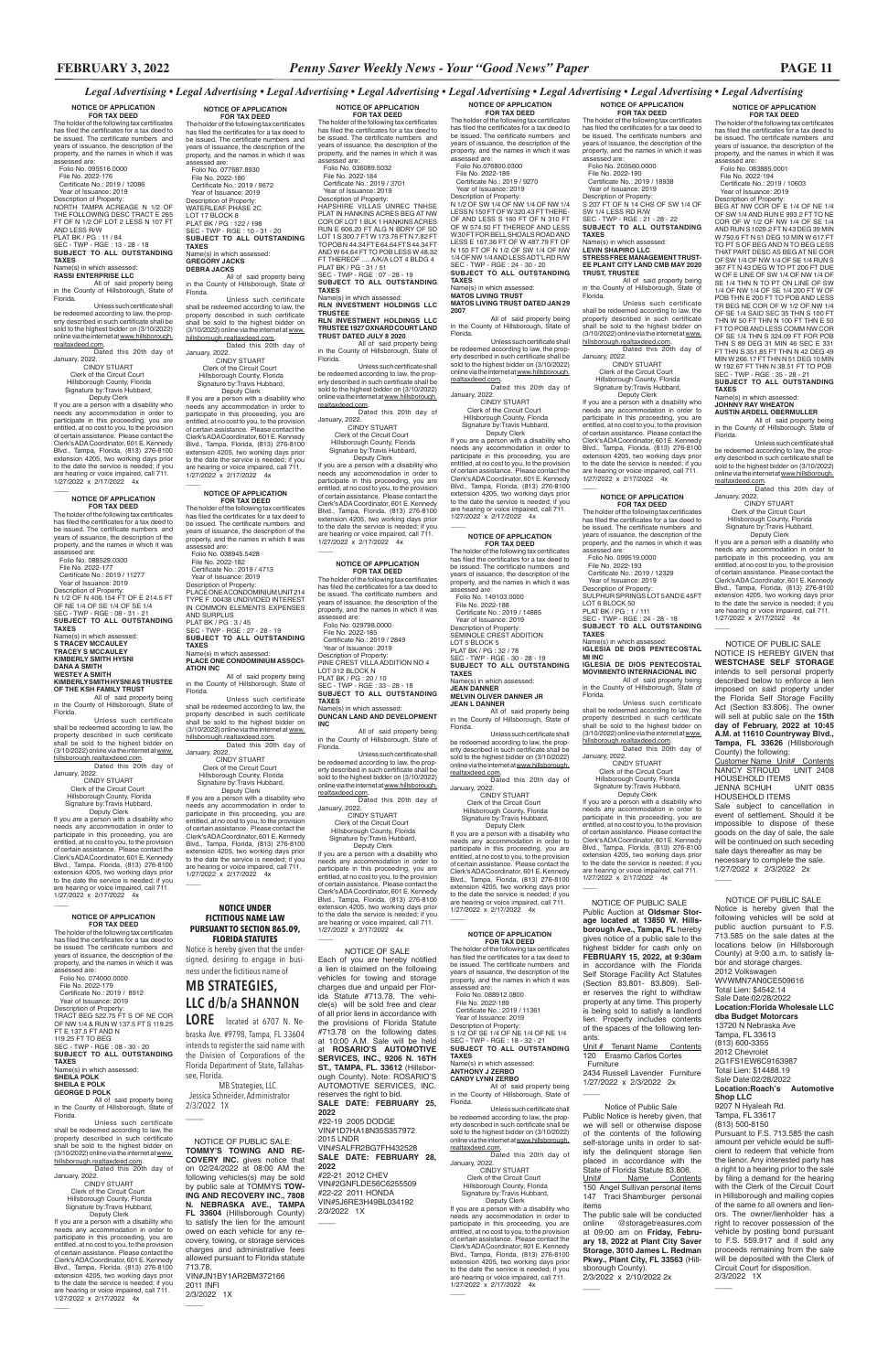In order to satisfy a Contractual Landlord's Lien, under the provisions of the Florida Self-Storage Act, public notice is hereby given that the following described property located at **A-AAA Key Mini Storage, 1500 East Busch Blvd., Tampa Florida, 33612**, will be sold at public auction to the highest bidder for CASH ONLY at **www.storageauctions.com On WEDNESDAY THE 16TH DAY OF FEBRUARY 2022 at 10:30AM.**<br>487-Jesse Coker-compute Coker-computers, clothes, chair, books, keyboard, bags<br>735-Jessica

*Legal Advertising • Legal Advertising • Legal Advertising • Legal Advertising • Legal Advertising • Legal Advertising • Legal Advertising • Legal Advertising*

## NOTICE OF PUBLIC SALE

Richardson-purse, shoes, bags, clothes, totes, boxes 1/27/2022 x 2/3/2022 2x

IN THE CIRCUIT COURT OF THE THIRTEENTH JUDICIAL CIRCUIT IN AND FOR HILLSBOROUGH COUNTY, FLORIDA Case No.: 22-00438 Division: D-P FELIX D DIAZ-MARTINEZ, Petitioner

and YUSMARY LIMONTA NEIRA, Respondent

**NOTICE OF ACTION FOR DISSOLUTION OF MARRIAGE** TO: YUSMARY LIMONTA NEIRA

WARNING: Rule 12.285, Florida Family Law Rules of Procedure, requires certain automatic disclosure of documents and information. Failure to comply can result in sanctions, including dismissal or striking of pleadings. Dated January 11, 2022. CINDY STUART

 Address Unknown YOU ARE NOTIFIED that an action for Dissolution of Marriage has been filed against you and that you are required to serve a copy of your written defenses, if any, to it on FELIX D DIAZ-MARTINEZ, whose address is 10621 Standing Stone Drive, Wimauma, FL 33598, on or before FEBRUARY 14, 2022, and file the original with the Clerk of this Court at 800 E. Twiggs St., Suite 101, Tampa, FL 33602, before service on Petitioner or immediately thereafter. If you fail to do so, a default may be entered against you for the relief demanded in the petition.

If applicable, insert the legal description of real property, a specific description of personal property, and the name of the County in Florida where the property is located N/A.

Copies of all court documents in this case, including orders, are available at the Clerk of the Circuit Court's office. You may review these documents upon request.

You must keep the Clerk of the Circuit Court's office notified of your current address. (You may file Notice of Current Address, Florida Supreme Court Ap-proved Family Law Form 12.915.) Future papers in this lawsuit will be mailed to the address on record at the clerk's office.

CHAD CHRONISTER,  $\overline{\phantom{a}}$ 

 CLERK OF CIRCUIT COURT By:Catherine Castillo Deputy Clerk 1/13/2022 x 2/3/2022 4x

 $\overline{\phantom{a}}$ 

Effective February 15, 2022 Steven Schweinshaupt, MD will no longer be practicing medicine at WellMed at Sheldon. Patients may continue care at WellMed at Sheldon.

For questions or copies of medical records call: 813-926-2177

WellMed at Sheldon 11924 Sheldon Rd. Tampa, FL 33626 813-926-2177

1/20/2022 x 2/10/2022 4x

**SHERIFF'S SALE Case No: 14-CA-8351**

Under and by virtue of Execution issued out of and under the Seal of the Circuit Court in and for Hillsborough County, Florida dated September 9, 2021 in a certain cause wherein, Michael Anthony Mortellaro, as the Representative of the Estate of Gloria C. Cooper, a/k/a Gloria Gonzalez Cooper, Plaintiff, against Caribe Health Center, Inc., and Ana Dominguez Defendants. I have levied on and will on February 22, 2022, the same being a legal sales day, at 11:00 a.m. offer for sale at 700 E. Twiggs St., Sheriff's Office, 3rd Floor, Civil Process Section, Tampa, Florida, and sell to the highest and best bidder, for cash, subject to all prior liens or encumbrances the following described Real Property, in Hillsborough County, Florida, to wit:

**\*\*PLEASE CONTACT OUR OFFICE 24HRS PRIOR TO SALE DATE DUE TO COVID-19 AT 813-242-5203\*\***

**\*\*CASH, CREDIT CARDS AND CASHIER'S CHECKS ARE THE ONLY FORMS OF PAYMENT AC-CEPTED\*\***

**\*\*\*FOR CASHIER'S CHECK PAYMENTS, YOU MUST ARRIVE NO LATER THAN ONE HOUR PRIOR TO SALE TO ALLOW VERIFICATION OF PAYMENT WITH THE ISSUING BANK. IF HCSO IS UNABLE TO VERIFY THE VALIDITY OF THE CHECK, IT WILL NOT BE ACCEPTED\*\*\***

**All Rights, Interest & Title of Property Belonging to Defendant: Ana Dominguez**

**Description of Property: MORGANWOODS GARDEN HOMES UNIT NO 1 LOT 4 BLK 7**

**Address for property: 7605 De Leon Ct, Tampa, FL 33615-2925**

to satisfy said execution and costs.

Ralph S Marcadis, Esq. Attorney for Plaintiff

#### SHERIFF Hillsborough County, Florida Carla A. Buckley, #223525 Special Deputy

 $\overline{\phantom{a}}$ 

 $\overline{\phantom{a}}$ 

1/20/2022 x 2/10/2022 4x

### **SHERIFF'S SALE Case No: 14-CA-8351**

Under and by virtue of Execution issued out of and under the Seal of the Circuit Court in and for Hillsborough County, Florida dated September 9, 2021 in a certain cause wherein, Michael Anthony Mortellaro, as the Representative of the Estate of Gloria C. Cooper, a/k/a Gloria Gonzalez Cooper, Plaintiff, against Caribe Health Center, Inc., and Ana Dominguez Defendants. I have levied on and will on February 22, 2022, the same being a legal sales day, at 11:00 a.m. offer for sale at 700 E. Twiggs St., Sheriff's Office, 3rd Floor, Civil Process Section, Tampa, Florida, and sell to the highest and best bidder, for cash, subject to all prior liens or encumbrances the following described Real Property, in Hillsborough County, Florida, to wit:

#### **\*\*PLEASE CONTACT OUR OFFICE 24HRS PRIOR TO SALE DATE DUE TO COVID-19 AT 813-242-5203\*\***

**\*\*CASH, CREDIT CARDS AND CASHIER'S CHECKS ARE THE ONLY FORMS OF PAYMENT AC-CEPTED\*\***

**\*\*\*FOR CASHIER'S CHECK PAYMENTS, YOU MUST ARRIVE NO LATER THAN ONE HOUR PRIOR TO SALE TO ALLOW VERIFICATION OF PAYMENT WITH THE ISSUING BANK. IF HCSO IS UNABLE TO VERIFY THE VALIDITY OF THE CHECK, IT WILL NOT BE ACCEPTED\*\*\***

**All Rights, Interest & Title of Property Belonging to Defendant: Ana Dominguez**

**Description of Property: UN-RECORDED PLANNED UNIT DEVELOPMENT OF SHELDON SHORES IN SEC 26-28-17 FROM NW COR OF NW 1/4 OF SEC 26 RUN S 1060.63 FT E 40 FT TO E R/W OF SHELDON RD CONT E 52.83 FT S 180.85 FT TO POB CONT S 17.23 FT E 59.02 FT N 17.23 FT W 59.02 FT TO POB – A/K/A UNIT #3**

**Address for property: 8105 Sheldon Shores Dr, Tampa, FL** 

#### **33615**

 $\overline{\phantom{a}}$ 

to satisfy said execution and costs.

Ralph S Marcadis, Esq. Attorney for Plaintiff

CHAD CHRONISTER, SHERIFF Hillsborough County, Florida Carla A. Buckley, #223525 Special Deputy 1/20/2022 x 2/10/2022 4x

WARNING: Rule 12.285, Florida Family Law Rules of Procedure, requires certain automatic disclosure of documents and information. Failure to comply can result in sanctions, including dismissal or striking of pleadings. Dated January 21, 2022. CINDY STUART CLERK OF CIRCUIT COURT By:Sherika Virgil

 Deputy Clerk 1/27/2022 x 2/17/2022 4x  $\overline{\phantom{a}}$ 

TO: CHRYSTAL MARIE JOSE-PHINE AWAD, Also Known As CHRISTAL MARIE JOSEPHINE AWAD, CHRISTAL MARIE JOSE-PHINE SCHAFF And CHRYSTAL **SCHAFF** 

YOU ARE NOTIFIED action for the Dissolu-

> unit #T0001; Kylie Cerra/Panhellenic Council unit #T0004; Jeffery Paul Randall unit #W0012; Bobby Drew unit #W0025; Yesenia Rojas units #W0027 & #W0029; Yesenia Rojas unit #W0029. This sale may be withdrawn at any time without notice. Certain terms and conditions apply. See manager for

Respondent<br>**NOTICE OF ACTION FOR<br>DISSOLUTION OF MARRIAGE** (NO CHILD OR FINANCIAL SUPPORT) TO: NEGMELDIN G. SALEH

details.

 $\overline{\phantom{a}}$ 

1/27/2022 x 2/3/2022 2x

YOU ARE NOTIFIED<br>that an action for Dissolution of Marriage has been filed against you and that you are required to serve a copy of your written defenses, if any, to it on ARE-THA LEEDORA SALEH, whose address is 412 Railroad St. N., Wimauma, FL 33598, on or before February 28, 2022, and file the original with the Clerk of this Court at 800 E. Twiggs St., Suite 101, Tampa, FL 33602, before service on Petitioner or immediately there-after. If you fail to do so, a default may be entered against you for the relief demanded in the petition.

You must keep the Clerk of the Circuit Court's office notified of your current address. (You may file Notice of Current Address, Florida Supreme Court Approved Family Law Form 12.915.) Future papers in this lawsuit will be mailed to the address on record at the clerk's office.<br>WARNING:

 Notice of Self Storage Sale Please take notice **Prime Storage - Tampa located at 3935 W Cypress St., Tampa, FL 33607** intends to hold a sale to sell the property stored at the Facility by the below list of Occupants whom are in default at an Auction. The sale will occur as an **online auction via www.storagetreasures.com on 2/15/2022 at 12:00pm**. Unless stated otherwise the description of the contents are household goods and furnishings. Jareaha Sylvester unit #0127; Erin M Box unit #0135; Francisco Guichardo unit #0141; Allen Perry Medgebow unit #1059; Alanna Campell unit #1060; Angel J Gardner units #2060 & #4097; Tawan Thompson unit #2063; Steven Thompson unit #2070; Joseph Michael Midulla unit #2076; Keil Moore unit #3051; Khaly Barry unit #4014; Anthony Galvez unit #4079; Tia Harris unit #5021; Joshua A Hoff unit #5071. This sale may be withdrawn at any time without notice. Certain terms and conditions apply. See manager for details. 1/27/2022 x 2/3/2022 2x

### $\overline{\phantom{a}}$ **NOTICE UNDER FICTITIOUS NAME LAW PURSUANT TO SECTION 865.09,**

**Sale of Abandoned Property at Public Auction** Notice is hereby given that **Stor-age Rentals of America, 13414 Lincoln Rd., Riverview, FL 33578** will hold THE PUBLIC SALE WILL TAKE PLACE AT **Lockerfox.com** of stored personal property to enforce liens against the below named persons for non-payment of rent pursuant to the Florida Self Storage Facility Act Statutes (Section 83.801 et seq). Auction sale for the following units

> **PUBLIC AUCTION Pursuant to subsection 713.78 of the Florida Statutes Susan Harris Impound Services 13303 N. Nebraska Av. Tampa** *(Hillsborough County, FL)* **gives notice and intent to sell listed vehicles on February 28, 2022 at 9:30am** 2007 Merz VIN # WDBRF92H07F914719 CASH ONLY, all sales final. Seller reserves the right to bid. 2/3/2022 1X  $\overline{\phantom{a}}$

will take place at **11:00 AM on February 14th, 2022** to following units listed below: Fatima Weeks – Unit # A222 – Contents: Boxes, Furniture Edith G Robinson Harris – Unit # A281 – Contents: Boxes, Bags Quwoantay Moore – Unit# A209 – Contents: Furniture, Household Goods Nicole Jagmohan – Unit# A253 – Contents: Boxes, Furniture,

Household Goods Lissette Henson – Unit# A308 – Contents: Totes, Household Goods

1/27/2022 x 2/3/2022 2x

 $\overline{\phantom{0}}$ 

IN THE CIRCUIT COURT FOR HILLSBOROUGH COUNTY, FLORIDA PROBATE DIVISION DIVISION: PROBATE

CASE NO: 22-CP-000091 IN RE: ESTATE OF HECTOR B. MORROBEL-PRATT, Deceased.

### **NOTICE OF CREDITORS**

 The administration of the estate of Hector B. Morrobel-Pratt, deceased, whose date of death was November 7th, 2021 is pending in the Circuit Court for Hillsborough County, Florida, Probate Division, 800 E. Twiggs Street, Tampa, Florida 33602. The names and addresses of the personal representative and the personal representative's attorney are set forth below.

All creditors of the decedent and other persons having claims or demands against decedent's estate on whom a copy of this notice is required to be served must file their claims with this court ON OR BEFORE THE LATER OF THREE (3) MONTHS AFTER THE TIME OF THE FIRST PUBLICATION OF THIS NOTICE OR THIRTY (30) DAYS AFTER THE DATE OF SERVICE OF A COPY OF THIS NOTICE ON THEM.

All other creditors of the decedent and other persons having claims or demands against decedent's estate must file their claims with this court WITHIN THREE (3) MONTHS AFTER THE<br>DATE OF THE FIRST PUBLICA-DATE OF THE FIRST PUBLICA-TION OF THIS NOTICE.

ALL CLAIMS NOT FILED WITHIN THE TIME PERI-ODS SET FORTH IN FLORIDA STATUTES SECTION 733.702 WILL BE FOREVER BARRED.

NOTWITHSTANDING THE TIME PERIODS SET FORTH ABOVE, ANY CLAIM FILED TWO (2) YEARS OR MORE AFTER THE DECEDENT'S DATE OF DEATH IS BARRED.

The date of first publication of this notice is January 27, 2022. Personal Representative: Gilda Cuevas Personal Representative

5947 Sweet Birch Drive Riverview Florida 33578

Attorney for Personal Representative: Paul R. Ferreira, Esq.

The Lexwerx Law Firm, LLC Florida Bar Number: 125842 1550 W. Cleveland St. Tamps FL 33606 Telephone: (813) 519-4339 Fax: (813) 850-0040 E-mail: paul@lexwerx.com Secondary e-mail: info@lexwerx. com 1/27/2022 x 2/3/2022 2x

 $\overline{\phantom{a}}$ 

 $\overline{\phantom{a}}$ 

IN THE CIRCUIT COURT OF THE THIRTEENTH JUDICIAL CIRCUIT IN AND FOR HILLSBOROUGH COUNTY, FLORIDA Case No.: 22-000910 Division: R-P LIZBETH CHERIZ SOSA, Petitioner and EMILY JANE WARDEN,

Respondent

### **NOTICE OF ACTION FOR DISSOLUTION OF MARRIAGE**

(NO CHILD OR FINANCIAL SUPPORT) TO: EMILY JANE WARDEN 2331 W. St. Louis St. #3 Tampa, FL 33607

#### Notice of Self Storage Sale Please take notice **US Storage Centers – Tampa located at 1108 Skipper Rd., Tampa, FL 33613** intends to hold a sale to sell the property stored at the Facility by the below list of Occupants whom are in default at an Auction. The sale will occur as an online auction via **www.storagetreasures.com on 2/15/2022 at 10:00am**. Unless stated otherwise the description of the contents are household goods and furnishings. Jesus Flores unit #D0017; Alberto Colon unit #G0009; Carole Weaver unit #L0030; Rosana Guzman unit #M0005; Ramona Sandra Prior unit #O0007; Rosalinda Sanchez 2/3/2022 1X \_\_\_\_

YOU ARE NOTIFIED that an action for Dissolution of Marriage has been filed against you and that you are required to serve a copy of your written defenses, if any, to it on LIZBETH CHERIZ SOSA, whose address is 2331 W. St. Louis St. #3, Tampa, FL 33607, on or before February 22, 2022, and file the original with the Clerk of this Court at 800 E. Twiggs St., Suite 101, Tampa, FL 33602, before service on Petitioner or immediately thereafter. If you fail to do so, a default may be entered against you for the relief demanded in the petition.

The action is asking the court to decide how the following real or personal property should be divided: None.

Copies of all court documents in this case, including orders, are available at the Clerk of the Circuit Court's office. You may review these documents upon request.

You must keep the Clerk of the Circuit Court's office notified of your current address. (You may file Notice of Current Address, Florida Supreme Court Approved Family Law Form 12.915.) Future papers in this lawsuit will be mailed to the address on re-cord at the clerk's office.

#### IN THE CIRCUIT COURT OF THE THIRTEENTH JUDICIAL CIRCUIT IN AND FOR HILLSBOROUGH COUNTY, FLORIDA CIVIL ACTION FAMILY LAW DIVISION Case No.: 21-DR-017041 Division: D IN RE: THE MARRIAGE OF DANA THOMAS AWAD, Petitioner/Husband and CHRYSTAL MARIE JOSEPHINE

AWAD, Also Known As CHRISTAL MARIE JOSEPHINE AWAD, CHRISTAL MARIE JOSE-PHINE SCHAFF And CHRYSTAL SCHAFF, Respondent/Wife

# **AMENDED NOTICE OF ACTION** (Amended to Correct Wife's Address)

 43230 Gadsden Avenue #184, Lancaster, CA 93534

tion of Marriage has been filed against you and you are required to serve a copy of your written defenses, if any, to it on LANCE K. STALNAKER, the petitioner's attorney, whose address is Post  $S$ ox 6146, Lakeland, FL 33807, on or before February 21, 2022, and file the original with the Clerk of this Court at 800 E. Twiggs St., Suite 101, Tampa, FL 33602, before service on the Petitioner's attorney or immediately thereafter. If you fail to do so, a default will be entered against you for the relief demanded in the petition.

 Dated January 18, 2022. CINDY STUART CLERK OF CIRCUIT COURT By:Kineta Nash Deputy Clerk 1/27/2022 x 2/17/2022 4x

 $\overline{\phantom{a}}$ 

IN THE CIRCUIT COURT OF THE THIRTEENTH JUDICIAL CIRCUIT IN AND FOR HILLSBOROUGH COUNTY, FLORIDA Case No.: 22-001031 Division: C-P ARETHA LEEDORA SALEH, Petitioner and NEGMELDIN G. SALEH,

Address Unknown

The action is asking the court to decide how the fol-lowing real or personal property should be divided: None.

Copies of all court documents in this case, including orders, are available at the Clerk of the Circuit Court's office. You may review these documents upon request.

WARNING: Rule 12.285, Florida Family Law Rules of Procedure, requires certain au-tomatic disclosure of documents and information. Failure to comply can result in sanctions, including dismissal or striking of pleadings.

 Dated January 25, 2022. CINDY STUART CLERK OF CIRCUIT COURT By:Sherika Virgil Deputy Clerk 2/3/2022 x 2/24/2022 4x

**FLORIDA STATUTES** Notice is hereby given that the undersigned, desiring to engage in business under the fictitious name of

## **MELSHONDA PATRICE BUCHANAN**

located at 2424 W. Brandon Blvd. #1031, Brandon, FL 33511 intends to register the said name with the Division of Corporations of the Florida Department of State, Tallahassee, Florida. Melshonda Buchanan Owner

2/3/2022 1X

\_\_\_\_

### **NOTICE UNDER FICTITIOUS NAME LAW PURSUANT TO SECTION 865.09, FLORIDA STATUTES**

Notice is hereby given that the undersigned, desiring to engage in business under the fictitious name of

## **MELSHONDA PATRICE**

located at 2424 W. Brandon Blvd. #1031, Brandon, FL 33511 intends to register the said name with the Division of Corporations of the Florida Department of State, Tallahassee, Florida.

 Melshonda Buchanan Owner

 NOTICE OF PUBLIC SALE Notice is hereby given that **RANCH OAKS ESTATES & MINI STORAGE** intends to sell at public sale the personal property described below to enforce a lien imposed on said property under the Florida Self Stor-age Facility Act., Statutes (section 83.80-83.809). The owner will sell at public sale on or after **February 18th, 2022 at 10:00 am on premises at 11940 N US HWY 301, Thonotosassa, FL 33592** the following units said to contain household items:

Unit #12 - Jeremy Jann Unit #86 - Christopher Mahurin

The sale may be canceled in the event of settlement. Should it be impossible to dispose of goods on the day of the sale, the sale will be continued on such succeeding sale days thereafter as may be necessary to be completed. Dated 02/03/2022 x 02/10/2022 2x

 NOTICE OF PUBLIC SALE Notice is hereby given that the following described vehicles will be sold for towing and storage pursuant to F.S.#713.78. Sale will be **CASTILLO'S WRECKER SER-VICE, 1524 S. HWY. 41, RUSKIN, FL 33570** (Hillsborough County). Dates and time of sale as listed below. CASTILLO'S WRECKER SERVICE reserves the right to bid. **SALE DATE FEBRUARY 26, 2022 AT 8:00 A.M.** 2006 CHRY 300 VIN#2C3KA53G66H495843 2/3/2022 1X

 $\overline{\phantom{a}}$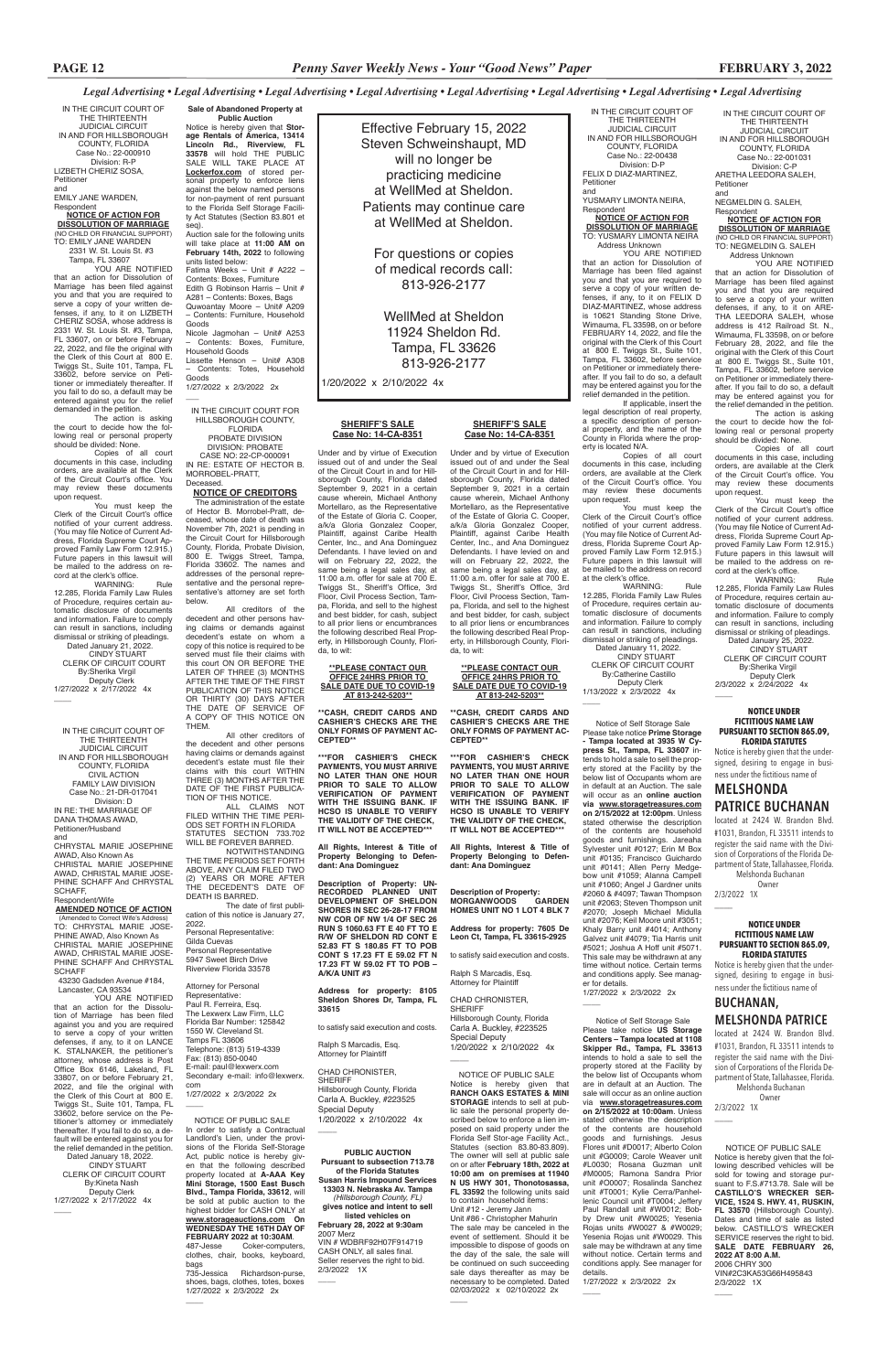TO: LY NA THI NGUYEN Address Unknown YOU ARE NOTIFIED

IN THE CIRCUIT COURT OF THE THIRTEENTH JUDICIAL CIRCUIT IN AND FOR HILLSBOROUGH COUNTY, FLORIDA Case No.: 22-000685 Division: B-P QUANG TRI HO, Petitioner and LY NA THI NGUYEN,

Respondent **NOTICE OF ACTION FOR DISSOLUTION OF MARRIAGE** (NO CHILD OR FINANCIAL SUPPORT)

You must keep the Clerk of the Circuit Court's office notified of your current address. (You may file Notice of Current Address, Florida Supreme Court Approved Family Law Form 12.915.) Future papers in this lawsuit will be mailed to the address on record at the clerk's office.<br>WARNING:

that an action for Dissolution of Marriage has been filed against you and that you are required to serve a copy of your written defenses, if any, to it on QUANG TRI HO, whose address is 938 Lumsden Rd., Brandon, FL 33511, on or before February 21, 2022, and file the original with the Clerk of this Court at 800 E. Twiggs St., Suite 101, Tampa, FL 33602, before service on Petitioner or immediately thereafter. If you fail to do so, a default may be entered against you for the relief demanded in the petition.

 Dated January 18, 2022. CINDY STUART CLERK OF CIRCUIT COURT By:Renae Meyers Deputy Clerk

1/20/2022 x 2/10/2022 4x  $\overline{\phantom{a}}$ 

The action is asking the court to decide how the following real or personal property

should be divided: None. Copies of all court documents in this case, including orders, are available at the Clerk of the Circuit Court's office. You may review these documents upon request.

12.285, Florida Family Law Rules of Procedure, requires certain automatic disclosure of documents and information. Failure to comply can result in sanctions, including dismissal or striking of pleadings. Dated January 14, 2022. CINDY STUART CLERK OF CIRCUIT COURT By:Catherine Castillo Deputy Clerk 1/20/2022 x 2/10/2022 4x  $\overline{\phantom{a}}$ 

WARNING: Rule 12.285, Florida Family Law Rules of Procedure, requires certain automatic disclosure of documents and information. Failure to comply can result in sanctions, including dismissal or striking of pleadings.

 Address Unknown YOU ARE NOTIFIED that an action for Dissolution of Marriage has been filed against you and that you are required to serve a copy of your written defenses, if any, to it on AFRA FER-RIERA, whose address is 201 5TH AVE. NW, Ruskin, FL 33570, on or before February 21, 2022, and file the original with the Clerk of this Court at 800 E. Twiggs St., Suite 101, Tampa, FL 33602, before service on Petitioner or immediately thereafter. If you fail to do so, a default may be entered against you for the relief demanded in the petition.

IN THE CIRCUIT COURT OF THE THIRTEENTH JUDICIAL CIRCUIT IN AND FOR HILLSBOROUGH COUNTY, FLORIDA Case No.: 21-016807 Division: B-P MILDRED LOPEZ PEREZ, Petitioner and FERMIN HERNANDEZ

CONTRERAS, Respondent **NOTICE OF ACTION FOR**

**DISSOLUTION OF MARRIAGE** (NO CHILD OR FINANCIAL SUPPORT)

TO: FERMIN HERNANDEZ CONTRERAS

You must keep the Clerk of the Circuit Court's office notified of your current address. (You may file Notice of Current Address, Florida Supreme Court Ap-proved Family Law Form 12.915.) Future papers in this lawsuit will be mailed to the address on record at the clerk's office.<br>WARNING

 Address Unknown YOU ARE NOTIFIED that an action for Dissolution of Marriage has been filed against you and that you are required to serve a copy of your written defenses, if any, to it on MILDRED LOPEZ PEREZ, whose address is 24321 Silkbay Ct., Lutz, FL 33559, on or before February 15, 2022, and file the original with the Clerk of this Court at 800 E. Twiggs St., Suite 101, Tampa, FL 33602, before service on Petitioner or immediately thereafter. If you fail to do so, a default may be entered against you for the relief demand2/3/2022 x 2/24/2022 4x  $\overline{\phantom{a}}$ 

ed in the petition.

The action is asking the court to decide how the following real or personal property should be divided: None.

Copies of all court documents in this case, including orders, are available at the Clerk of the Circuit Court's office. You may review these documents upon request.

You must keep the Clerk of the Circuit Court's office notified of your current address. (You may file Notice of Current Address, Florida Supreme Court Approved Family Law Form 12.915.) Future papers in this lawsuit will be mailed to the address on record at the clerk's office. WARNING: Rule

YOU ARE NOTIFIED that an action for Dissolution of Marriage has been filed against you and that you are required to serve a copy of your written defenses, if any, to it on ANGELA SAMPSON, whose address is 8900 Bower Bass Circle, Wesley Chapel, FL 33545, on or before March 1, 2022, and file the original with the Clerk of this Court at 800 E. Twiggs St., Tampa, FL 33602, before service on Petitioner or immediately thereafter. If you fail to do so, a default may be entered against you for the relief demanded in the petition. The action is asking the court to decide how the following real or personal property should be divided: None. Copies of all court documents in this case, including orders, are available at the Clerk of the Circuit Court's office. You may review these documents upon request. You must keep the Clerk of the Circuit Court's office notified of your current address. (You may file Notice of Current Address, Florida Supreme Court Approved Family Law Form 12.915.) Future papers in this lawsuit will be mailed to the address on record at the clerk's office.<br>WARNING: WARNING: Rule 12.285, Florida Family Law Rules of Procedure, requires certain automatic disclosure of documents and information. Failure to comply can result in sanctions, including dismissal or striking of pleadings. Dated January 28, 2022. CINDY STUART CLERK OF CIRCUIT COURT By:Isha Tirado-Baker Deputy Clerk 2/3/2022 x 2/24/2022 4x

 $\overline{\phantom{a}}$ 

Ellis Mcghee Hsld gds/Furn Shakeya Mccoggle-Hsld gds/

IN THE CIRCUIT COURT OF THE THIRTEENTH JUDICIAL CIRCUIT IN AND FOR HILLSBOROUGH COUNTY, FLORIDA Case No.: 22-DR-000820 Division: E-P AFRA FERRIERA, Petitioner and TROY D. SANDIFAR, Respondent

# **NOTICE OF ACTION FOR DISSOLUTION OF MARRIAGE**

(NO CHILD OR FINANCIAL SUPPORT) TO: TROY D. SANDIFAR

Dawn Harris-Hsld gds/Furn<br>Phillip Pack-Landcping/ Pack-Landcping/Const. Equip Keno Smiley-Hsld gds/Furn Equina Philyor-Hsld gds/Furn Robert Cherry-Hsld gds/Furn/ boxes Joshua James-Hsld gds/Furn<br><u>**LIFE STORAGE #643, 21370**<br>WALMART WAY, LUTZ, FL<br>33548 @ 10:00 A.M. ON MON-</u> **DAY, FEBRUARY 28, 2022 (813) 345-2643** Customer Name Contents David Murray Hsld Gds/Furn Virginia Garcia Hsld Gds/Furn Sapphire Aguilera Office Furn/ Mach/Equip Rebecca Bayless Hsld Gds/Furn Kathleen Madden Hsld Gds/Furn, TV/Stereo Equip Kathleen Madden Hsld Gds/Furn Morgan Wilson Hsld Gds/Furn Dana Foley Hsld Gds/Furn, TV/ Stereo Equip, Tools/Applnces, Acct Rcrds/Sales Samples James Pitisci III Hsld Gds/Furn, Boxes Jack Jenkins Hsld Gds/Furn Christopher Lee Albritton Hsld Gds/ Furn Dana Foley Hsld Gds/Furn, TV/ Stereo Equip, Tools/Applnces, Misc. Household Items Bryan Powe Hsld Gds/Furn, TV/ Stereo Equip, Tools/Applnces Jaclyn Soggs Hsld Gds/Furn, TV/ Stereo Equip Daniel Adams Hsld Goods/Furn, TV/Stereo Equip Brittany Irene Bednar Hsld Gds/Furn Feleasha Monteleone Hsld Gds/ Furn Nathaniel Monteleone Hsld Gds/ Furn Arlene Thornton Hsld Gds.Furn, Boxes **LIFE STORAGE #649, 20315 TROUT CREEK DR., TAMPA, FL 33647 @ 10:00 A.M. ON MON-DAY, FEBRUARY 28, 2022 (813) 330-3189** Customer Name Contents Ariel Glover Hsld Gds/Furn Candice Crouch Hsld Gds/Furn Taia Hicks Hsld Gds/Furn Stephanie Newsome Hsld Gds/ Furn Chadrick Hicks Hsld Gds/ Furn, Tools/Applnces/Off Furn Sade Perkins Hsld Goods/ Furn.,Stereo Equip/Office Furn **LIFE STORAGE #678, 815 E. FLETCHER AVE.,TAMPA, FL 33612 @ 10:00 A.M. ON MON-DAY, FEBRUARY 28, 2022 (813) 971-0427** Customer Name Contents Richard Grimes – Hsld Gds Shirley Berrios – Hsld Gds

The action is asking the court to decide how the following real or personal property should be divided: None.

Copies of all court documents in this case, including orders, are available at the Clerk of the Circuit Court's office. You may review these documents upon request.

> Andrei Rodriguez – Hsld Gds William Rodriguez – Hsld Gds Jessica Smith – Other: Dirt Bike Anthoney Vega – Vehicle/ Boat/ **Trailer**

In accordance with the provisions of State Law, there being due and unpaid charges for which the undersigned is entitled to satisfy an owner and/or manager's lien of the goods hereinafter described and stored at **LIFESTORAGE** located at each specified location in Hillsborough County; And, due notice having been given, to the owner of said property and all parties known to claim an interest therein, and the time specified in such notice for payment of such having expired, the goods will be sold to the highest bidder or otherwise disposed of at a public auction to be held online at **www.StorageTreasures.com**  which will end on **MONDAY, FEB-RUARY 28, 2022 @ 10:00 A.M. LIFE STORAGE #071, 3000 W. COLUMBUS DR.,TAMPA, FL 33607 @ 10:00 A.M. ON MON-DAY, FEBRUARY 28, 2022 (813) 874-2718**  Customer Name Contents

WARNING: Rule 12.285, Florida Family Law Rules of Procedure, requires certain automatic disclosure of documents and information. Failure to comply can result in sanctions, including dismissal or striking of pleadings.

 Dated January 20, 2022. CINDY STUART CLERK OF CIRCUIT COURT By:Kineta Nash Deputy Clerk

| IN THE CIRCUIT COURT OF<br>THE THIRTFFNTH |  |  |  |
|-------------------------------------------|--|--|--|
|                                           |  |  |  |
| <b>JUDICIAL CIRCUIT</b>                   |  |  |  |
| IN AND FOR HILLSBOROUGH                   |  |  |  |
| COUNTY, FLORIDA                           |  |  |  |
| <b>FAMILY LAW DIVISION</b>                |  |  |  |
| Case No.: 21-DR-017743                    |  |  |  |
| Division: F                               |  |  |  |
| ANGELA SAMPSON.                           |  |  |  |
| Petitioner                                |  |  |  |
| and                                       |  |  |  |
| SENY DIA,                                 |  |  |  |
| Respondent                                |  |  |  |
| ΝΩΤΙΓΕ ΩΕ ΛΓΤΙΩΝ ΕΩ                       |  |  |  |

### **NOTICE OF ACTION FOR DISSOLUTION OF MARRIAGE** (NO CHILD OR FINANCIAL SUPPORT)

TO: SENY DIA 807 9th Avenue, Apt. 2B New York, NY 10019

Ann Sullivan Hsld Gds/Furn Hsld Gds/Furn Elnora Yancey Hsld Gds/Furn/TV/ Stereo Equip. Daniel Alfred Pongnon Hsld Gds/

Furn<br>Edwards Arnold

Edwards Arnold Small Trailer<br>Victory Fipps Hsld Gds/Furn/TV/<br>Stereo Equip./Tools/Appli./Office Fur/Machines/Equip. Gillena Longworth Hsld Gds/Furn/ TV/Stereo Equip./Tools/Appli./ Office Fur/Machines/Equip. Latrenda Johnson Hsld Gds/Furn Michelle Wilson Hsld Gds/Furn Candice Thomas Hsld Gds/Furn Anthony Fernandez Hsld Gds/Furn/ TV/Stereo Equip./Tools/Appli. Jennifer Chagas Hsld Gds/Furn Tamara Buie Hsld Gds/Furn/TV /

Stereo Equip/Tools/Appli.<br>Ashia Woodard Hsld Gds/Furn Ashia Woodard Hsld Gds/Furn Chelsey Woods Hsld Gds/Furn/ Office Fur/ Machines/Equip.<br>Felecia Manning Hsld Gds/Furn Felecia Manning Elexus Hammond Hsld Gds/Furn Bembry Jr. Roosevelt Hsld Gds/ Furn/Tools/Appli/Clothes<br>Ursula Gordon Hsld Ursula Gordon Hsld Gds/Furn<br>Jsverirra Ervin Hsld Gds/Furn Hsld Gds/Furn Mitchell Anderson Hsld Gds/Furn Lasheka Thomas Hsld Gds/Furn/ Tools/Appli. David Wright Hsld Gds/Furn/TV/

Stereo Equip./Tools/Appli. Darlene Green Hsld Gds/Furn/TV/ Stereo Equip./Tools/Appli. Melissa Miller Hsld Gds<br>Sabrina Stubbins Hsld Gds Sabrina Stubbins Hsld Gds<br>Jermaine Howard Hsld Gds Jermaine Howard Hsld Gds Kyle Downie Yolanda D Fredricks Hsld Gds/ Furn/TV/Stereo Equip./Tools/Appli. Jessica Williams Hsld Gds/Bike **LIFE STORAGE #637, 1011 E. MARTIN LUTHER KING JR. BLVD.,TAMPA, FL 33603 @ 10:00 A.M. ON MONDAY, FEBRUARY 28, 2022 (813) 448-7039**  Customer Name<br>Jeffrey Arnold

Hsld gds/Furn

**LIFE STORAGE #8301, 30236 STATE ROAD 54, WESLEY CHAPEL, FL 33543 @ 10:00 A.M. ON MONDAY, FEBRUARY 28, 2022 (813) 973-0004**  Customer Name

Furn/boxex/bins

Jose R. Gonzalez Hsld Gds/Furn, Boxes

Richard Ferullo Hsld Gds/Furn, Tools/Applnces Jeffrey Reyes Hsld Gds/Furn,

Kimberly Sankey-Hsld gds/Furn/

clothes

Valery Sheppard-Hsld gds/Furn/

boxes/bins

Sadesia Toler-Hsld gds/Furn Melissa Helms-Hsld gds/Furn Brian Hamilton-Hsld gds/Furn Toyka Joyner-Hsld gds/Furn/

clothes

Myron Larry-Hsld gds/Furn Fredrica Williams-Hsld gds/Furn

> Customer Name \_\_\_\_\_\_Contents<br>Rhonda Hardee \_\_\_\_Hsld Gds/Furn **Rhonda Hardee** Hsld Gds/Furn<br>Rhonda Hardee Hsld Gds/Furn Rhonda Hardee Hsld Gds/Furn<br>Rhonda Hardee Hsld Gds/Furn Rhonda Hardee Hsld Gds/Furn Rhonda Hardee<br>Daniel Bain Hsld Gds/Furn Jyssica Valdes Hsld Gds/Furn<br>Brianna Brooks Hsld Gds/Furn Frianna Brooks Hsld Gds/Furn<br>Glenda Hamilton Hsld Gds/Furn Glenda Hamilton Saddam Cervantes Hsld Gds/Furn **LIFE STORAGE #8332, 102 N. 20TH ST., TAMPA, FL 33605 @ 10:00 A.M. ON MONDAY, FEB-RUARY 28, 2022 (813) 440-8203**  Customxwer Name Contents Nneka Ricketts<br>Allan Alexander Hsld Gds/Furr Hsld Gds/Furn<br>Furn Markebia Jones<br>Harold Franklin Hsld Gds/Furn Harold Franklin Hsld Gds/Furn<br>Daven Padgett Hsld Gds/Furn Daven Padgett<br>Hector Flores Hsld Gds/Furn Keyshawn Arrington Hsld Gds/ Furn Tyler Pertile Bed, Dresser, Night-

Daniel Kowal King Bed, Dining Set, 3 TV's Hsld Gds/Furn

2/3/2022 x 2/10/2022 2x  $\overline{\phantom{a}}$ 

Anthony Alvarado Hsld Gds/Furn, Tools/AppInces, TV/Stereo Equip<br>/John Allred Hsld Furn, Tools. Applnces, TV/Stereo Equip

eena Shanks Hsld Gds/Furn, Off Furn/Mach, boxes, Sprtng Goods Andrew Handcock Hsld Gds/Furn Lourdes Gomez Other; Personal<br>Enrique Perez Hsld Gds/Furn Enrique Perez Hsld Gds/Furn **LIFE STORAGE #888, 1705 W. KENNEDY BLVD., TAMPA, FL 33606 @ 10:00 A.M. ON MON-DAY, FEBRUARY 28, 2022 (813) 459-0032**

<u>Customer Name Contents </u><br>Robyn Southers- Paperwork pic-

tures<br>Regis Smith Regis Smith Hsld gds/Furn<br>Jesus Wilson Hsld gds/Furn, Boxes Dywanda George Equipment Kaelin Sims Hsld gds/ Furn Chloe Mercado Hsld gds/ Furn, Boxes, bins, personal items

**LIFE STORAGE #1005, 607 E. BLOOMINGDALE AVE., BRAN-DON, FL 33511 @ 10:00 A.M. ON MONDAY, FEBRUARY 28, 2022 (813) 661-2244**  Customer Name Contents

Rahman Horne Hsld Gds/Furn, TV/ Stereo Fauin

Javaris Reynolds Hsld Gds/Furn<br>Jovce Govea Hsld Gds/Furn. Hsld Gds/Furn, Tools/Applnces, Paintings and photos

Customer Name Ashley Shaw – Hsld gds/Furn., TV/ Stereo Equip. Eloim Salvador – Hsld gds/Furn.

Melchisedec Williams - China cabinet, burrough Kella McCaskill- Hsld items, office

samples, hsld items **LIFE STORAGE #1053, 5400 S. WESTSHORE BLVD., TAMPA, FL 33611 @ 10:00 A.M. ON MON-DAY, FEBRUARY 28, 2022 (813) 413-7553** 

Customer Name Contents Zephran Elias Vereen HLD GDS/ **FURN** 

Customer Name Contents Michael Papp- Hsld gds/Furn, TV/ Stereo Equip, Tools/Applnces. Joshua Carrion- Hsld gds/Furn. Ashley Oliver- Hsld gds/Furn, TV/ Stereo Equip, Tools/Applnces. Zipporah Wells- Hsld gds/Furn, TV/Stereo Equip. Charles Moye- Hsld gds/Furn, TV/ Stereo Equip. **LIFE STORAGE #7213, 12151 W. HILLSBOROUGH AVE., TAMPA, FL 33635 @ 10:00 A.M. ON MON-DAY, FEBRUARY 28, 2022 (813) 321-5018**  Customer Name Contents Joshua Morrow HLDS GDS/FURN **LIFE STORAGE #8279, 2119 W. HILLSBOROUGH AVE., TAMPA, FL 33603 @ 10:00 A.M. ON MON-DAY, FEBRUARY 28, 2022 (813) 345-2596**  Customer Name Contents Michael Holt Hsld Gds/Furn

Notice is hereby given that pursuant to the Florida Self Storage Facility Act Statutes (Section 83.801 – 83.809); **Storage Sense - Tampa** will sell for cash to the highest bidder on **www.Lockerfox.com for location at 2425 S. 86th Street, Tampa, County of Hillsborough, FL 33619, by 2:00 pm on Wednesday, the 16th day of February; 2022** and continuing day to day thereafter until sold: the household goods and misc. personal & other contents of the following:<br>Unit #0227

Kennetha Carter – Hsld Gds Sheryl Johnson – Hsld Gds Shakeena Johnson – Hsld Gds Casey Phillips – Hsld Gds; TV/ Stereo Equip; Tools/Applncs; Office Furn/Mach/Equip Amanda Davis – Hsld Gds Lacy Bracken – Hsld Gds; Tools/ Applncs Javier Robert – Hsld Gds Osceola Williams Sr - Hsld Gds; TV/Stereo Equip Myeshia Stafford – Hsld Gds Mary F Arment – Hsld Gds Keyona Jones - Hsld Gds; TV/ Stereo Equip; Tools/Applncs Unique Collins – Hsld Gds Melondie Pollo – Hsld Gds

Carlos Delgado – Hsld Gds Wayne Franklin – Hsld Gds Lawrence McNally – Hsld Gds Ryan Morehead - Hsld Gds; TV/ Stereo Equip Oshaunda Blanding – Hsld Gds George Torres – Hsld Gds Rushelle Perry - Hsld Gds; TV/ Stereo Equip Rushelle Perry – Hsld Gds; Other: Boxes

Jimmie L Patton Household / Personal / Misc. Items<br>Unit #0763 Derek R Gallon Derek R Gallon Household / Personal / Misc. Items<br>Unit #0917 Charles E baker Charles E baker Household / Personal / Misc. Items Unit #1007 Charles E baker Household / Personal / Misc. Items Unit #3103 Janell McPherson Household / Personal / Misc. Items 1/27/2022 x 2/3/2022 2x

**AT RC TOWING & RECOVERY, 4805 N. HESPERIDES ST., TAM-**PA, FL 33614 (Hillsborough Coun-

Charlotte Wilbur – Hsld Gds Yolanda Marie Jones - Hsld Gds; TV/Stereo Equip Latonya Miller – Hsld Gds Dora Frost – Hsld Gds Alfred Fields – Hsld Gds Juan Frias – Hsld Gds Kim Bell – Hsld Gds Joseph Dachille – Hsld Gds Camille Smith – Hsld Gds  *(Continued on next column)*

### NOTICE OF SALE

Jessica Penrod Hsld gds/Furn, Tools/Applnces, TV/Stereo Equin Jannine Johnson Hsld gds/Furn<br>Michael Chandler Hsld gds/Furn Michael Chandler<br>Donte Crooks Hsld gds/Furn<br>Boxes Barry Taracks<br>Sarah Bivens Sarah Bivens Hsld gds/Furn<br>Arcilio Mendez Hsld ads/Furn Hsld gds/Furn<br>Vehicle Daniel Perez **LIFESTORAGE#088, 7550 W. WATERS AVE., TAMPA, FL 33615 @ 10:00 A.M. ON MONDAY, FEB-RUARY 28, 2022 (813) 885-6515** Customer Name Contents Jennifer Aromi- Clothes, Shoes. Richard Maxa- Hsld gds/Furn, TV/ Stereo Equip, Tools/Applnces.<br>Cesar Diaz Hsld qds/F Cesar Diaz Hsld gds/Furn.<br>Crystal Pena Hsld gds/Furn. Crystal Pena Hsld gds/Furn. Jessiebell Tomasi Hsld gds/Furn. Jacqueline Hill- Hsld gds/Furn, TV/ Stereo Equip, Sprting gds, Boxes, Off Furn. Hotel Godfrey Carpet. Maximillian Zelaya Hsld gds/Furn, Antiques.<br>Michael Farrar Michael Farrar Hsld gds/Furn.<br>Xavier Booth Hsld gds/Furn. Hsld gds/Furn. **LIFE STORAGE #162, 6010 E. HILLSBOROUGH AVE.,TAMPA, FL 33610 @ 10:00 A.M. ON MON-DAY, FEBRUARY 28, 2022 (813) 612-9280** Customer Name Contents Johnathan Jaskson Hsld gds/Furn Alyssa Brown Hsld gds/Furn Jacqueline Rhone Hsld gds/Furn/ Bags of clothes Maurice Walton Hsld gds/Furn Lemuel Padgett Hsld Gds/Furn Vechicle/Boat/Trailer Mincey Christopher Hsld Gds/Furn Burgman Linda<br>Keith Napier Hsld Gds/Furn Keith Napier Hsld Gds/Furn<br>Julissa Ortiz Hsld Gds/Furn Held Gds/Furn Montague Shania Hsld Gds/Furn<br>Dwayne Taylor Hsld Gds/Furn Hsld Gds/Furn Vaulx Evelyn Hsld Gds/Furn/TV/ Stereo Equip.

Maurice Walton Hsld Gds/Furn<br>Curtis Bryant Hsld Gds/Furn Hsld Gds/Furn<br>Hsld Gds/Furn Quingon Jenkins Nancy Nuccio Flores Hsld Gds/ Furn 20 suit cases 20 boxes beds dressers<br>Ann Sullivan

Stereo Equip/Tools/Appli.

China Gadsen Hsld Gds/Furn/TV/

*(Continued on next column)*

Ronald Moore Hsld Gds/Furn, TV/Stereo Equip Alberto Santiago Vehicle Merry Scott Hsld Gds/Furn,TV, Stereo Equip

Carlos Hernandez Hsld Gds/Furn, TV/Stereo Equip, Tools/Applnces Samuel Soto Hsld Gds/Furn Yolanda Boyd Hsld Gds/Furn Carolyn Jones Hsld Gds/Furn Ricardo Zayas Gomez Hsld Gds/

Furn

Boxes, Totes

**LIFE STORAGE #8307, 27050 STATE ROAD 56, WESLEY CHAPEL, FL 33544 @ 10:00 A.M. ON MONDAY, FEBRUARY 28, 2022 (813) 994-9239** 

stands, Boxes

**LIFE STORAGE #679, 1792 W. HILLSBOROUGH AVE.,TAMPA, FL 33603 @ 10:00 A.M. ON MONDAY, FEBRUARY 28, 2022 (813) 879-7318** Customer Name Contents

Crystal Moore Hsld Gds/Furn, Tools/Applnces

Nathan Love Hsld Gds/Furn, TV/ Stereo Equip, Tools/Applnces Kenon Burns Off Furn/Mach/Equip, Lndscpng/Cnstrctn Equip

Cheri Meirose Hsld Gds/Furn **LIFE STORAGE #1016, 2107 E. COLLEGE AVE., RUSKIN, FL 33570 @ 10:00 A.M. ON MON-DAY, FEBRUARY 28, 2022 (813)** 

**641-1889**  Customer Name Contents Joan E. Sumner (Barnhart) Hsld Gds Joseph Hood Eric M. Wiggins Hsld Gds<br>Stephanie Gonzalez Hsld Gds Stephanie Gonzalez Hsld Gds<br>Tara Ward Hsld Gds Tara Ward Hsld Gds **LIFE STORAGE #1022, 5120 SR 674, WIMAUMA, FL 33598 @ 10:00 A.M. ON MONDAY, FEBRUARY 28, 2022 (813) 634-4851** 

**LIFE STORAGE #1052, 808 NORTH ROME AVE., TAMPA, FL 33606 @ 10:00 A.M. ON MON-DAY, FEBRUARY 28, 2022 (813) 557-5351**  Customer Name Contents

items Ashley Goggins- Hsld Gds/ Furn Ashley Goggins- Hsld Gds/ Furn Thomas Fitzgerald- Business

Lesley Sharp HLD GDS/FURN Reid Howard HLD GDS/FURN Tara Nicole Golding HLD GDS/ FURN

Jennifer Swanson HLD GDS/ FURN, TOOLS/APPLIANCES **LIFE STORAGE #7115, 5628** 

**GUNN HWY., TAMPA, FL 33624 @ 10:00 A.M. ON MONDAY, FEB-RUARY 28, 2022 (813) 514-2607** 

Treyonna Monroe Hsld Gds/Furn, TV/Stereo Equip, Tools/Applnces Joaquin Murrieta Hsld Gds/Furn, Totes Lisa Hayworth Hsld Gds/Furn Creating Custom Dreams Acctng rcrds/Sales Sampls, Inventory and Supplies *(Continued on next column)*

### NOTICE OF SALE

### NOTICE OF FORECLOSURE OF LIEN AND INTENT TO SELL VEHICLE

 $\overline{\phantom{a}}$ 

Each of you is hereby notified that a lien is claimed on the following vehicles for towing and storage charges, the following vehicles will be sold at public sale pursuant to Florida Statute #713.78, free and clear of all liens and encumbranc-

es. The time for the following sales is 8:00 A.M.

ty) **SALE DATE: 02/27/2022** 2012 FORD FUSION VIN#3FAHP0HA3CR389741 2010 HYUNDAI SONATA VIN#5NPET4AC1AH607834 **SALE DATE 3/4/2022** 2004 INFINITI G35 VIN#JNKCV51E74M103919 2008 SMART FORTWO VIN#WMEEJ31X08K181070 2007 SCION TC VIN#JTKDE177570207093

**SALE DATE 03/14/2022** 2020 CHEVY SUBURBAN VIN#1GNCSHKCXLR234417 2/3/2022 1X

 $\overline{\phantom{a}}$